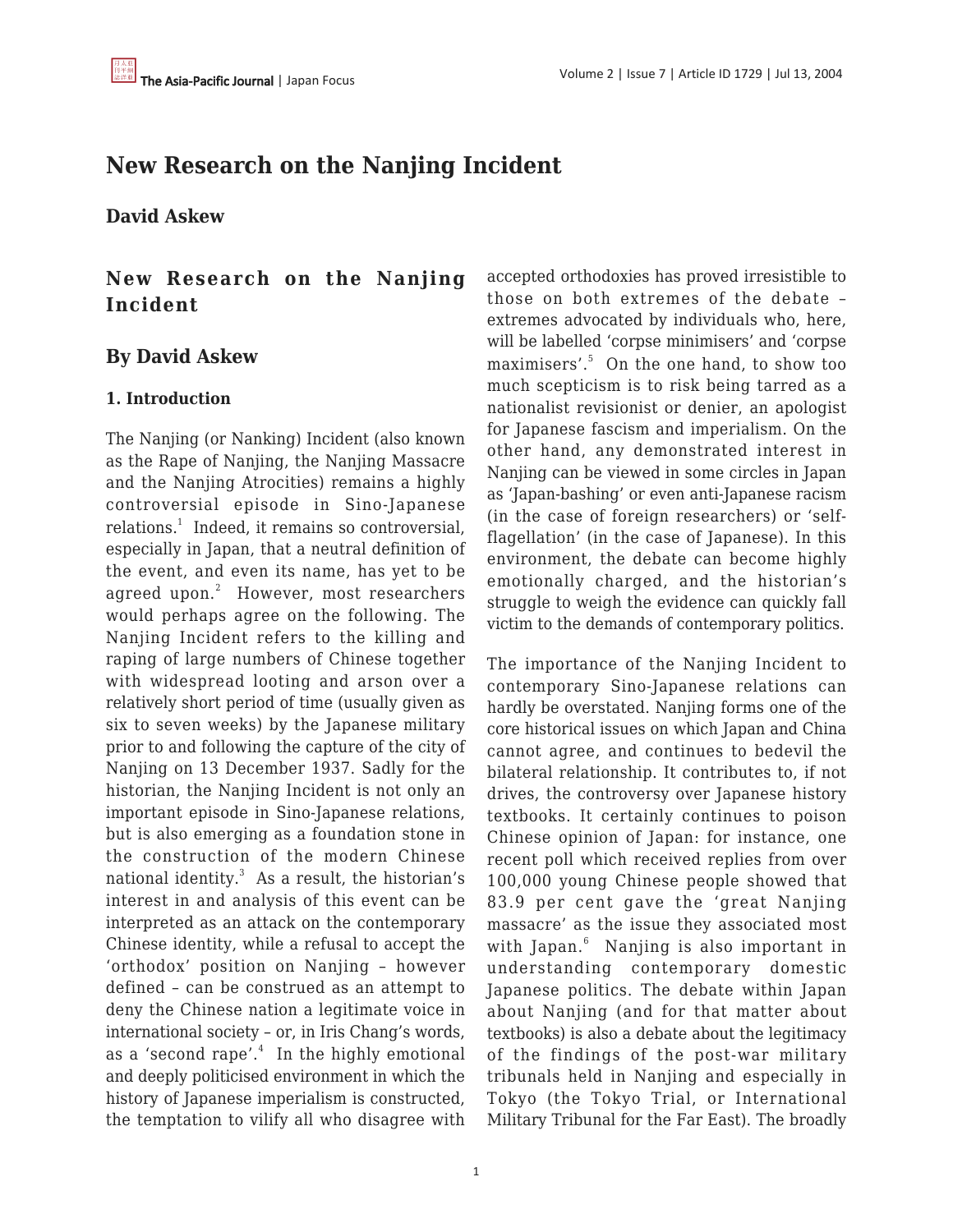defined left in Japan is politically and ideologically committed to the tribunals and their findings, whereas those on the right reject the tribunals as illegitimate and the findings as 'victor's justice'. The debate in Japan is thus heavily influenced by a broader philosophical and ideological discussion of history and historiography, and in particular by a further debate over the legitimacy of the narrative on the history of pre-war and wartime Japan which emerged from the post-war military tribunals.

Nanjing is a topic that has attracted far more activists than historians, especially in the West, and especially on the web. It remains a hotly contested domestic and international political issue both in Japan and China. There are large organisations that seem to be involved solely in running anti-Japan and anti-Japanese campaigns about the Nanjing Incident; there are a number of academic associations, magazines and numerous websites devoted to Nanjing; and Iris Chang's polemic, The Rape of Nanking: The Forgotten Holocaust of World War II (1997), has enjoyed phenomenal sales.<sup>7</sup> Despite all the interest in Nanjing, however, the history of the incident remains a largely untold story. Indeed, one of the major problems with the public discourse on Nanjing in Japan, where the historical research is most developed, is that it has tended to collapse into largely meaningless semantics about whether the sum total of atrocities committed in and around Nanjing can be defined as a 'great massacre', or what the definition of 'Nanjing' is. Another problem is the obsession with numbers, where the moral and political implications of the discourse about, and events in, Nanjing are engulfed in a reductionism that focuses solely on the number of victims. There are, however, some encouraging signs that the situation is changing for the better. This paper will attempt to clarify the current state of research on this incident and identify future areas of research. First, however, the issue of semantics must be addressed.

#### **2. Semantics**

Any attempt to analyse either the historical events in and around Nanjing itself or the historiography of Nanjing must come to grips with, and attempt to clarify, the issue of definitions or semantics. It is only by acknowledging the semantics of the debate that the historian can hope to move away from the mutual vilification that characterises much of the dialogue between 'minimisers' and 'maximisers'. In this section, therefore, the various arguments about the major concepts that need to be defined will be summarised.

First, there is little consensus in the Englishlanguage discourse about what terminology is most appropriate when discussing the events in Nanjing in the winter of 1937-38. The Chinese term used almost universally is 'Nanjing datusha' (the great [as in large-scale] Nanjing massacre). The term 'datusha' or 'tusha' implies a systematic killing, as in an abattoir, and appeared at an early stage in the Chinese discourse on Nanking as a translation of H. J. Timperley's (1898-1954) word, 'slaughter'. In a reflection of the Chinese-language discourse, the debate in Japanese frequently uses the term 'Nankin daigyakusatsu' (literally 'the great Nanjing massacre', again 'great' as in 'largescale') or 'Nankin gyakusatsu' (the Nanjing massacre). However, the most common term is 'Nankin jiken' (the Nanjing incident), which suggests a more neutral, objective tone, and helps distance the user from the more emotional connotations of 'massacre'.<sup>8</sup> This term will be used here.

Second, and far more importantly, there is no consensus in Japan about the definition of 'Nanjing'. Some of the 'corpse minimisers' define 'Nanjing' as the Safety Zone, a small area of a few square kilometers within the city walls. Others argue that since 'Nanjing' was a walled city, the area within the walls is an appropriate definition. Another group claims that a broader area that encompasses the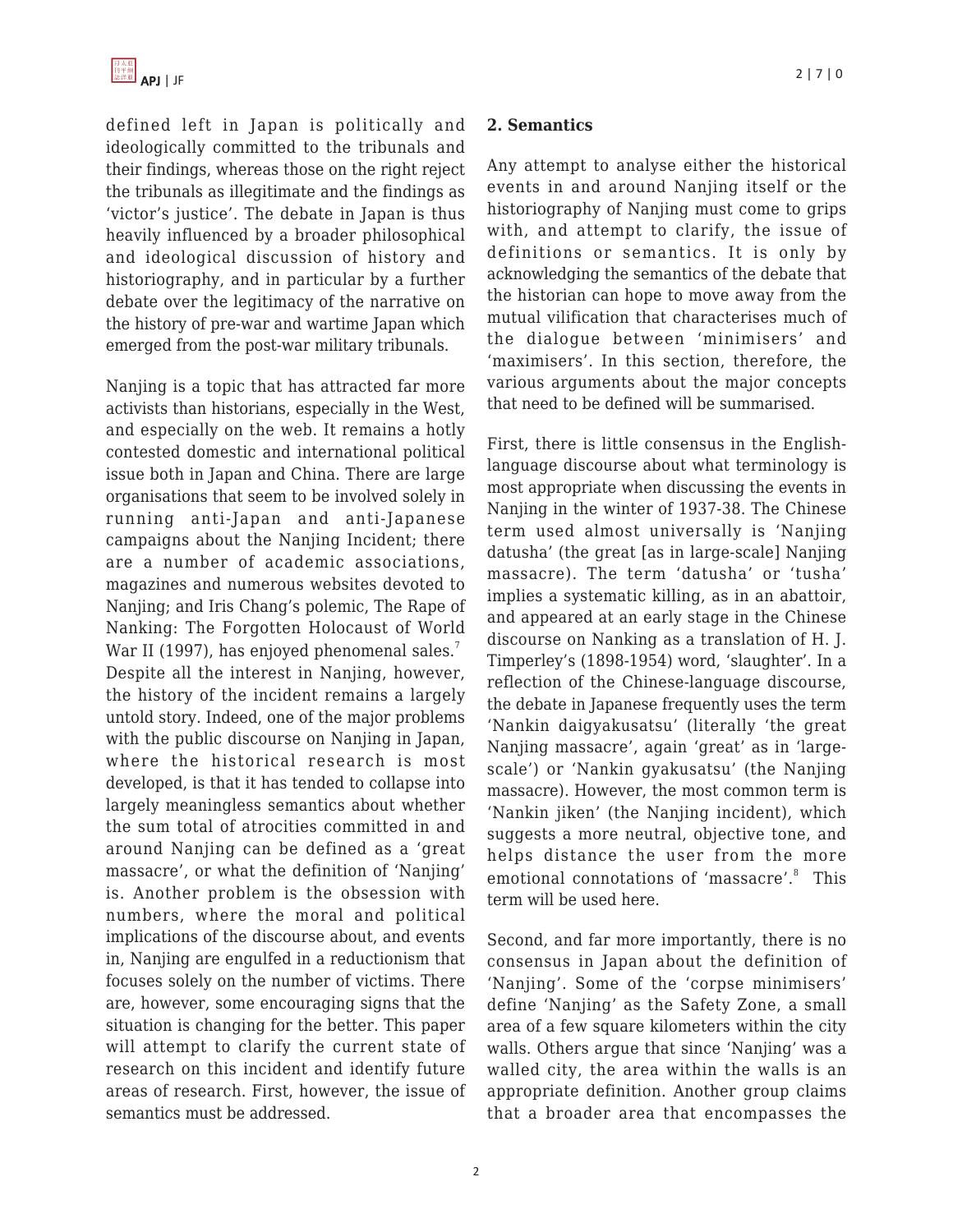suburbs of the city outside the walls should also be included (Xiaguan would therefore be viewed as part of 'Nanjing'). Yet others (the 'corpse maximisers') broaden the area to include the six xian (counties) surrounding the walled city of Nanjing. Finally, a smaller group of 'maximisers' broaden the area even further, some to Suzhou (190 kilometers away), others as far away as Shanghai (320 kilometers away). The size of 'Nanjing' can thus be defined as an area of only a few square kilometers or as an area of hundreds of square kilometers.

Of the various positions, the extremes that reduce Nanjing to a few square kilometers, or that exaggerate the size of the city out of all proportion, must be said to be definitions that have unfolded under the undue influence of political considerations. The temptation to define 'Nanjing' in very narrow terms is understandable; with a narrow enough definition, the massacre can be airbrushed from history. It is not surprising that no reputable historian has advocated this particular (mis)understanding of the geography of the Nanjing atrocities. At the same time, the larger 'Nanjing' is, the larger the population and hence the larger the potential death toll. What is surprising is that the second extreme is advocated not only by layperson 'maximisers', but also by some of the major Japanese historians working on Nanjing. Historians in Japan who advocate a large death toll (that falls within the 100,000 to 200,000 range) often base their arguments on a very broad definition of Nanjing, and fail to distinguish between deaths in battle and post-battle killings.

The problem with the existence of multiple definitions is that these differences are often not acknowledged, leading to debates that are largely meaningless, mutual accusations of refusing to accept known and established 'facts'. I am convinced that if a mutually acceptable definition could be agreed upon (or even several: 'Nanjing a', 'Nanjing b' and so on, for instance), many of the disagreements between historians would disappear.

A related (third) issue is that of the time-scale of the Nanjing Incident. Different definitions of the geography of 'Nanjing' inevitably produce different time-scales. The Japanese army rushed to Nanjing once Chinese resistance in Shanghai collapsed. The city itself fell after a week or so of fighting on 13 December, but troops did not enter the Safety Zone until 14 December. The larger the geographical definition of 'Nanjing', the earlier the Japanese entered 'Nanjing', and hence the earlier the atrocities began. No reputable historian argues that the events in and around 'Nanjing' began on 14 December, but some push the date back into November and even August.

A fourth major area of disagreement revolves around the word 'massacre'. Indeed, the discussion about whether or not there was a 'massacre' in 'Nanjing' relies, at least to a certain extent, on the definition of the term. Chinese people were without question killed. There is however no authorised and commonly accepted definition of 'massacre' for historians to call upon. There is no consensus about what type of death can or should be classified as part of a massacre, nor about how many deaths, or how many murders, make a massacre.

There were individual incidents where large numbers of Chinese people were killed in battle or captured and subsequently executed, but even here there is no consensus. On the one hand, some 'corpse maximisers' argue that the large numbers of Chinese military personnel who undoubtedly died in the fighting for Nanjing should be counted in any toll of the 'massacre'. On the other hand, some 'corpse minimisers' argue that the deaths in battle of Chinese military personnel and even 'legal' executions should be distinguished from massacres, and that only 'illegal' killings can be counted as 'massacres'. It could also be argued that the term 'massacre' is misleading in that it suggests an organised and/or planned effort,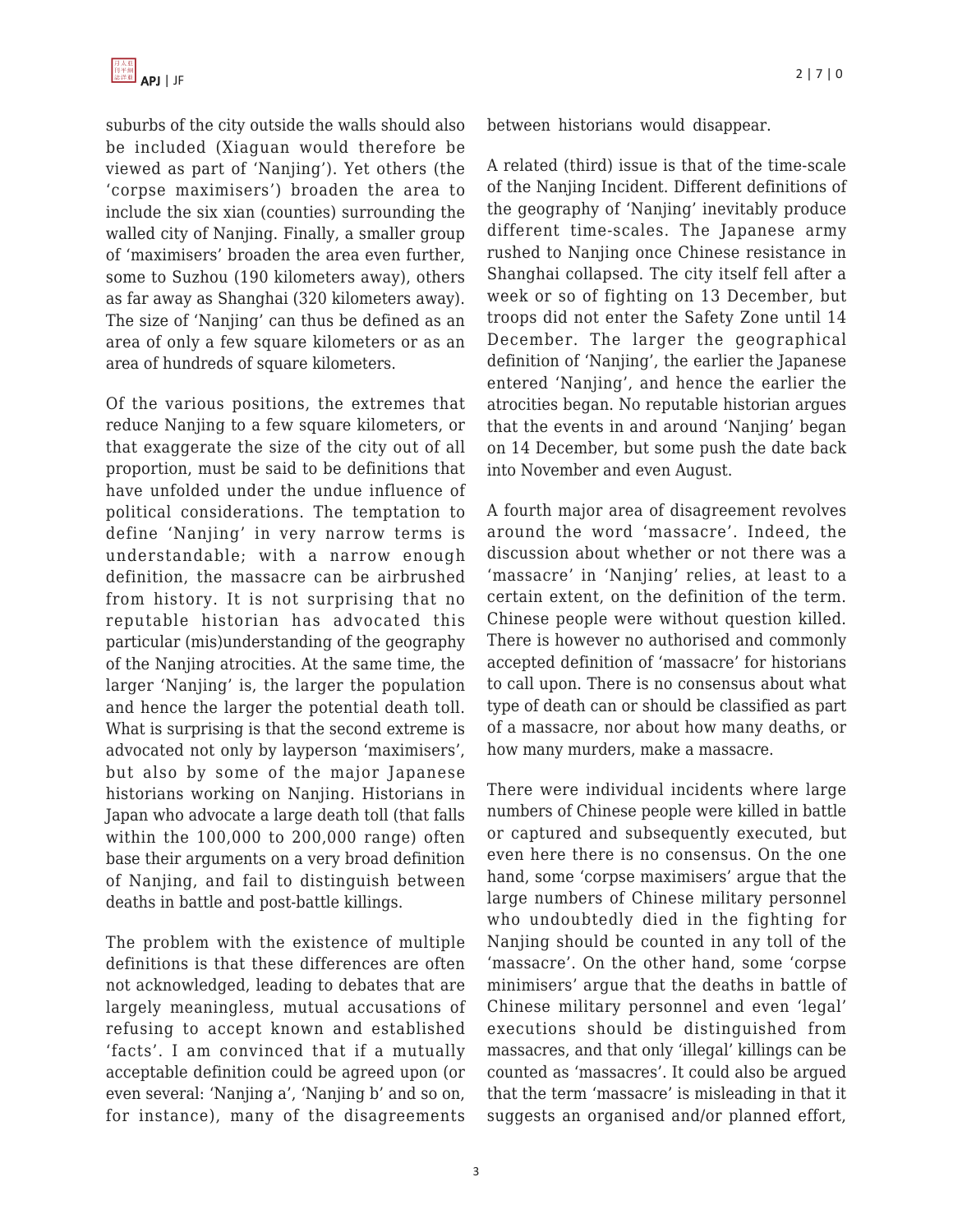and thus distorts the fact that many of the murders were committed by individual Japanese army units on the battle-field, and were small-scale and sporadic.

In other words, a broad definition of 'massacre' counts all Chinese deaths as part of the Japanese 'massacre', and so includes in the final figure given for the 'massacre' of Chinese in and around Nanjing those Chinese soldiers who died in battle, even those soldiers who were shot by Chinese military units for abandoning their positions. In theory, a very narrow definition might demand proof that an organised, planned (and illegal) effort to kill civilians was ordered by the Japanese military, in which case the final figure would shrink to zero. In practice, however, the 'corpse minimisers' claim that only illegal executions of military personnel and civilians can be counted as part of any 'massacre'. They argue both that the execution of the 'plain-clothes soldiers' (bianyibing, ben'ihei) used by the Chinese military was legal and that most of the men in civilian clothes who were executed were in fact plain-clothes soldiers, and so conclude that the scale of the 'massacre' was relatively small. Here it is important to note that the first extreme counts all deaths as 'massacres', while the second counts only a small proportion of deaths as 'massacres'.

A fifth issue emerges when the deaths are counted. If there is no consensus about the definition of the term 'massacre', there is also little agreement about how to calculate a final death toll. On the one hand, it might be argued that each death must be confirmed by written documentation, or by genuine and reliable eyewitnesses – to insist in other words on a narrowly forensic approach to counting deaths. This would serve – deliberately or otherwise – to minimise the final estimate. On the other hand, others uncritically accept all accounts as genuine, adding together all figures to produce a total that can be substantiated by nothing in the primary sources. Both extremes are problematic, but there is no consensus on which middle position to adopt. Oral history can also be treated in two different ways – to demand solid corroboration for each account gained from oral history would be in effect to deny the victims of Japanese atrocities in and around Nanjing a voice, but at the same time to accept uncritically all accounts derived from oral history is problematic because many can easily be shown to be false. There is no happy answer to this dilemma. In determining which of the many various positions on Nanjing is legitimate, or more legitimate, it is necessary to examine carefully the sources that are given, to scrutinise the credentials of those informants who claim to have been in the city, and to compare the emerging narrative against as many primary materials as possible.

#### **3. Current Research**

Academic research on the Nanjing Incident is mainly conducted in Chinese, English, and Japanese. Of the three language groups, Japanese has produced the most advanced research, with the debate in English lagging years if not decades behind. In both Japan and China, however, polemical writing has been driven by nationalism, and especially in China by state priorities. The discourse in Taiwan has produced research of a high quality, but the indigenisation of history that has occurred from the 1980s, together with the emergence of democracy and a new national identity, has had a negative impact on research on China, including Nanjing. The discourse in Taiwan has been further undermined by the inflow of research from mainland China.

#### 3.1 Chinese-language Research

The most valuable Chinese language materials are the collections of various primary sources, including the recollections of many of the Chinese military personnel in Nanjing.<sup>9</sup> However, these collections show no evidence of any vigorous critical attempt to distinguish between valid and legitimate primary materials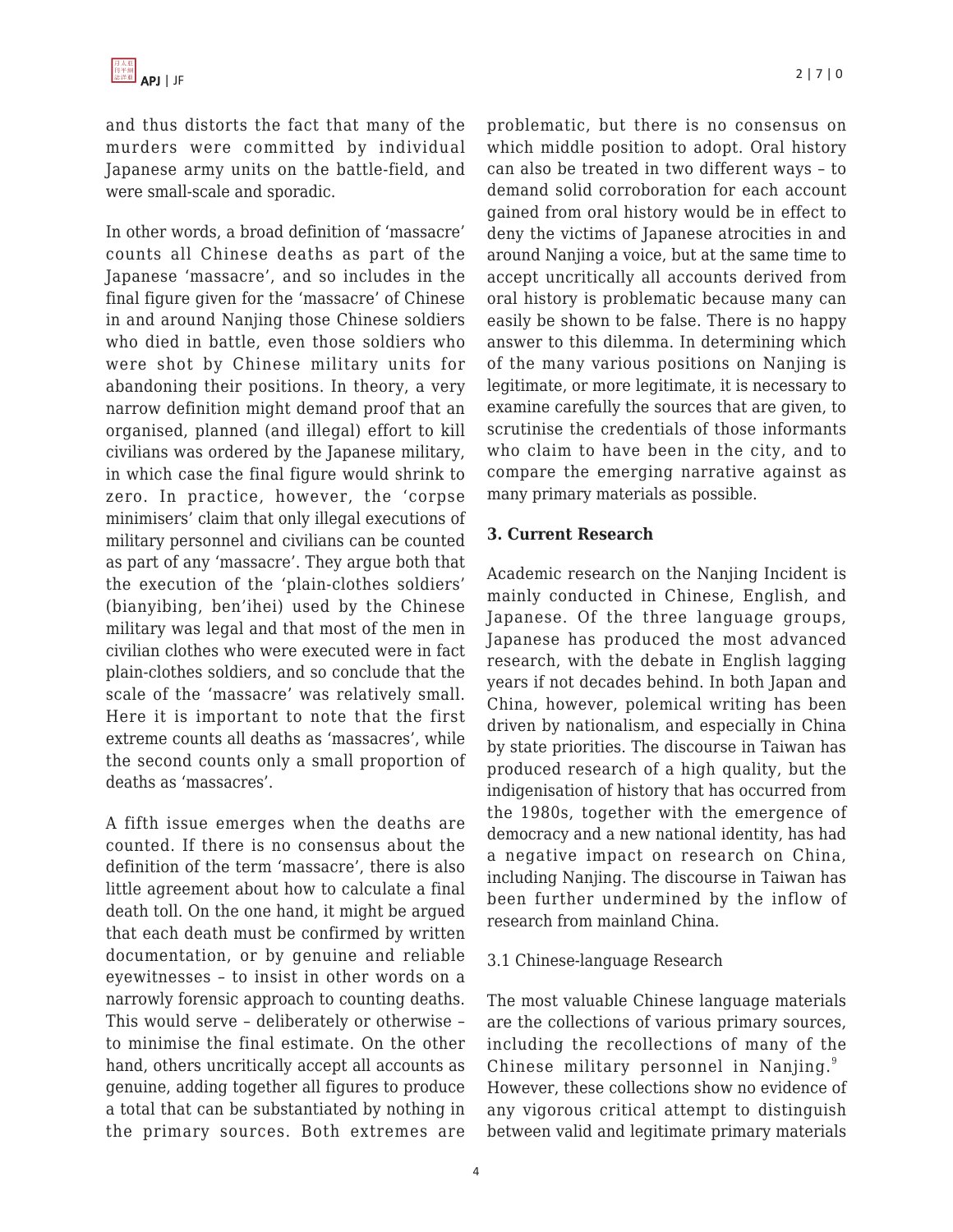and other materials; photographs, for instance, which are known to be fabricated, or from different areas and different times, continue to be used to 'prove' Japanese guilt in the winter of 1937-38 in and around Nanjing.<sup>10</sup> Moreover, because of the limitations on free speech in mainland China, much of the secondary material merely parrots the government line of the day, and it would be difficult to describe the situation as a 'debate'. Thus, for instance, a group of researchers at Nanjing University in the 1960s condemned the members of the Western community who remained behind in Nanjing to run the humanitarian Safety Zone for turning a blind eye to the Japanese atrocities in the city, and 'misused' the primary sources to suggest that they co-operated in the Japanese slaughter of Chinese.<sup>11</sup> It is true that the Westerners in Nanjing did work with the Japanese, but it was a reluctant co-operation, and there is absolutely no evidence whatsoever that it extended to helping directly the Japanese kill anyone.

As Chinese concerns about 'American Imperialism' diminished, and as Japan became the target of official vitriol (partly at least because of the highly politicised and contentious issue of Japanese textbooks), Westerners came to be depicted as resistors rather than collaborators. In another work that is frequently based on a vivid imagination rather than primary sources and which demonstrates the influence of the Chinese literature on some sections of the English literature, Iris Chang claims that members of the international community jumped 'in front of cannons and machine guns to prevent the Japanese from firing' on unarmed civilians.<sup>12</sup> However, although there is not a shred of evidence that this happened – the only documented case of a killing witnessed by any of the Westerners who remained in Nanjing after the journalists left on 15 and 16 December is that of a single man who was executed by Japanese soldiers – the work of the international community is today highly lauded

in all the literature on Nanjing and is one of the few areas about which all researchers of the Nanjing Incident can agree.<sup>13</sup>

Despite the fact that there seems to be little sign of internal debate in China, there are indications of an emerging discourse. Several Japanese works – including Hata Ikuhiko's Nankin jiken — 'Gyakusatsu' no közö (The Nanjing incident: The structure of a 'massacre') (1986) – have been translated into Chinese, so readers have access to non-official points of view. $14$  In addition, the web provides a forum in which all points of view can be discussed, and the liberal world of free debate is open to those who can read and write English.

#### 3.2 English-language Research

Although the research in Japanese remains superior to that in English and Chinese, this was not always the case. Surprisingly, perhaps, much of the primary material on Nanjing was originally written and published in English. The two central collections of primary materials – given the discussion of the Chinese literature, it is ironic to note that both these works were products of GMD (Guomindang) propaganda – consist of works published in English very soon after the incident itself: H. J. Timperley ed., What War Means: The Japanese Terror in China – A Documentary Record (1938), and Hsü Shuhsi ed., Documents of the Nanking Safety Zone (1939). This head-start has not however been maintained. The first major monograph on Nanjing to be published in English after Hsü was the problematic work by Iris Chang, The Rape of Nanking (1997), a work that can only be described as frequently fabricated and/or fictitious. Following the publication of Chang, historians have at last started to write in English about this important event in Sino-Japanese history. Joshua A. Fogel's edited work, The Nanjing Massacre in History and Historiography (2000), is by any standard an impressive work, albeit one that focuses on the historiography rather than the history of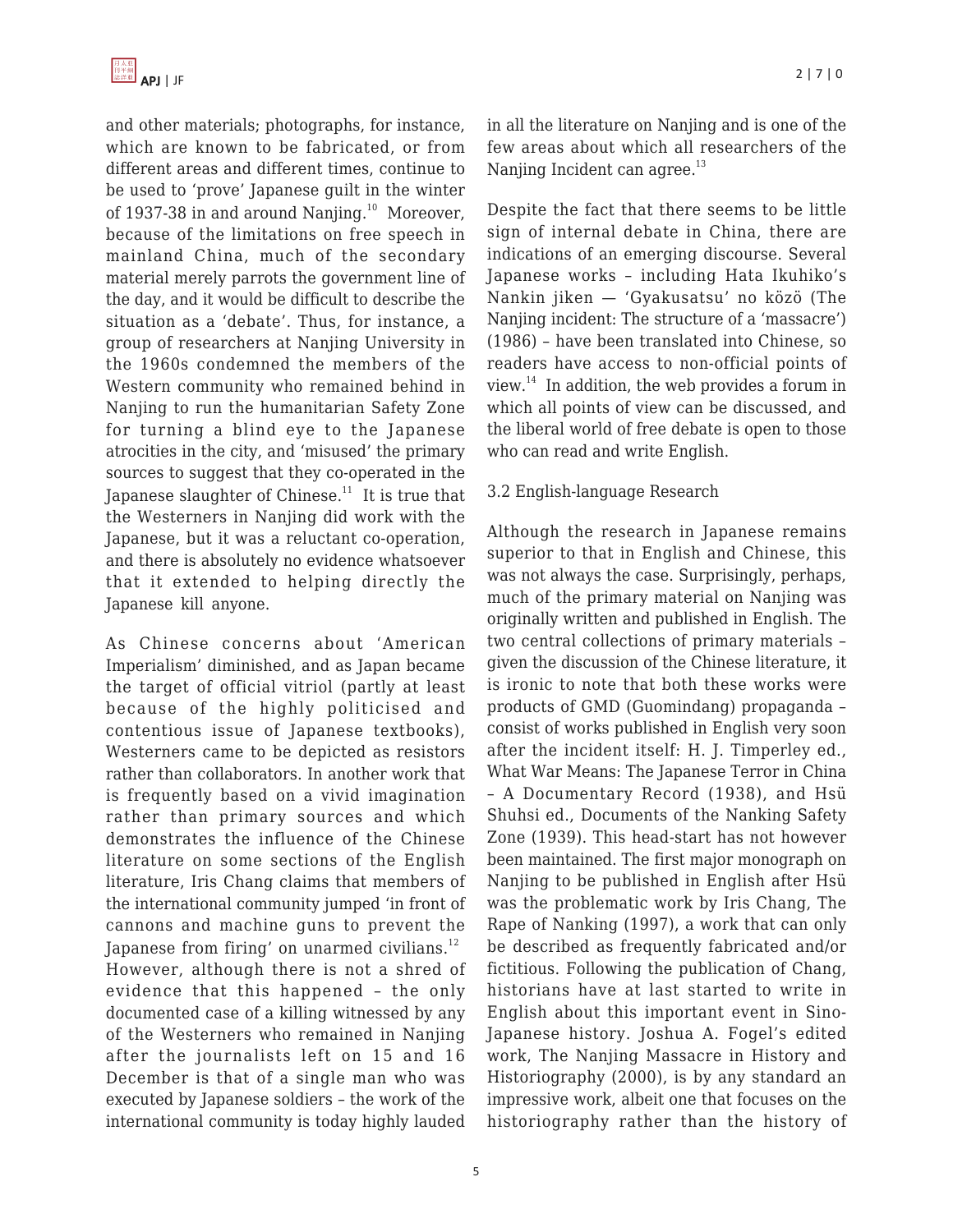

Nanjing. Although flawed, both Honda Katsuichi, The Nanjing Massacre: A Japanese Journalist Confronts Japan's National Shame (1999) and Hua-ling Hu, American Goddess at the Rape of Nanking: The Courage of Minnie Vautrin (2000), are important contributions. $^{15}$ One of the latest in the long run of recent publications in English includes Masahiro Yamamoto, Nanking: Anatomy of an Atrocity (2000), a work that is easily the most objective historical account of Nanjing in the Englishlanguage literature to date.<sup>16</sup>

A recent and very welcome development has been the publication of primary materials originally published in English but for decades now only readily available in Japanese (and to a certain extent Chinese) translation. Martha Lund Smalley ed., American Missionary Eyewitnesses to the Nanking Massacre, 1937 – 1938 (1997), Timothy Brook ed., Documents of the Rape of Nanking (1999), and Zhang Kaiyuan ed., Eyewitnesses to Massacre: American Missionaries Bear Witness to Japanese Atrocities in Nanjing (2001), are all collections of primary materials long unavailable in English. Finally, John Rabe's diary, Der gute Deutsche von Nanking (1997) – translated into English as The Good Man of Nanking: The Diaries of John Rabe (1998) – is a crucial piece of evidence.

# 3.3 Japanese Language Research

The Japanese language literature is even more impressive. Unlike the debate in English, Japanese researchers have been debating – and truly debating – the incident for decades rather than only the past few years, so the Japanese language materials can only be summarised here.<sup>17</sup> This debate has ebbed and flowed over the years, but has been steadily building up steam since the mid-1980s. If the post-war period from 1945 to 2003 is divided into three periods of 20 years each – 1945-1964, 1965-1984, 1985-2004 – and if we look at books published in Japanese with Nanjing in the title or sub-title, during the first period no books, during the second 17, and during the third over a hundred books were published. Moreover, the 1980s in particular saw a collapse in the perceived legitimacy of the Illusion School, with, for instance, Kaikosha, a support group of individuals from the pre-1945 Military Staff College, which had previously denied that massacres occurred in Nanjing, expressing regret for the killings on behalf of those directly involved.<sup>18</sup> Recent popular Japanese interest in the Nanjing Incident in particular has triggered a flood of books that could well be described as a publishing industry. I believe that this was stimulated by the publication in English of Iris Chang's book, together with the publication in Japanese of John Rabe's diary in 1997.<sup>19</sup> Moreover, a neo-nationalist political movement, the Japanese Society for History Textbook Reform, $20$  together with the Association for the Advancement of a Liberal View of History, $21$  has helped to foster an intellectual environment in which many Japanese reject interpretations of the colonial and wartime epochs its critics describe as the Tokyo Trial View of History. Chang's work in particular is unashamedly based on this view of history and, as is often the case with this particular historical ideology, is fatally flawed. The intellectual environment in Japan has changed to such a degree that Chang's work has found very little support there, even among the corpse maximisers, left-wing advocates of the validity of the Tokyo Trial, who argue that a 'great (or large-scale) massacre' did occur. The reception of Rabe's diary has been, in general, much more positive. Together, these two works have served to reopen the debate in Japan on the Nanjing Incident.

Although the best introductory work on Nanjing in any language probably remains Hata Ikuhiko's Nankin jiken (1986), recent work in Japan has moved far beyond what was possible in the mid-1980s, principally because so many primary sources have since been published. The debate has also moved firmly into the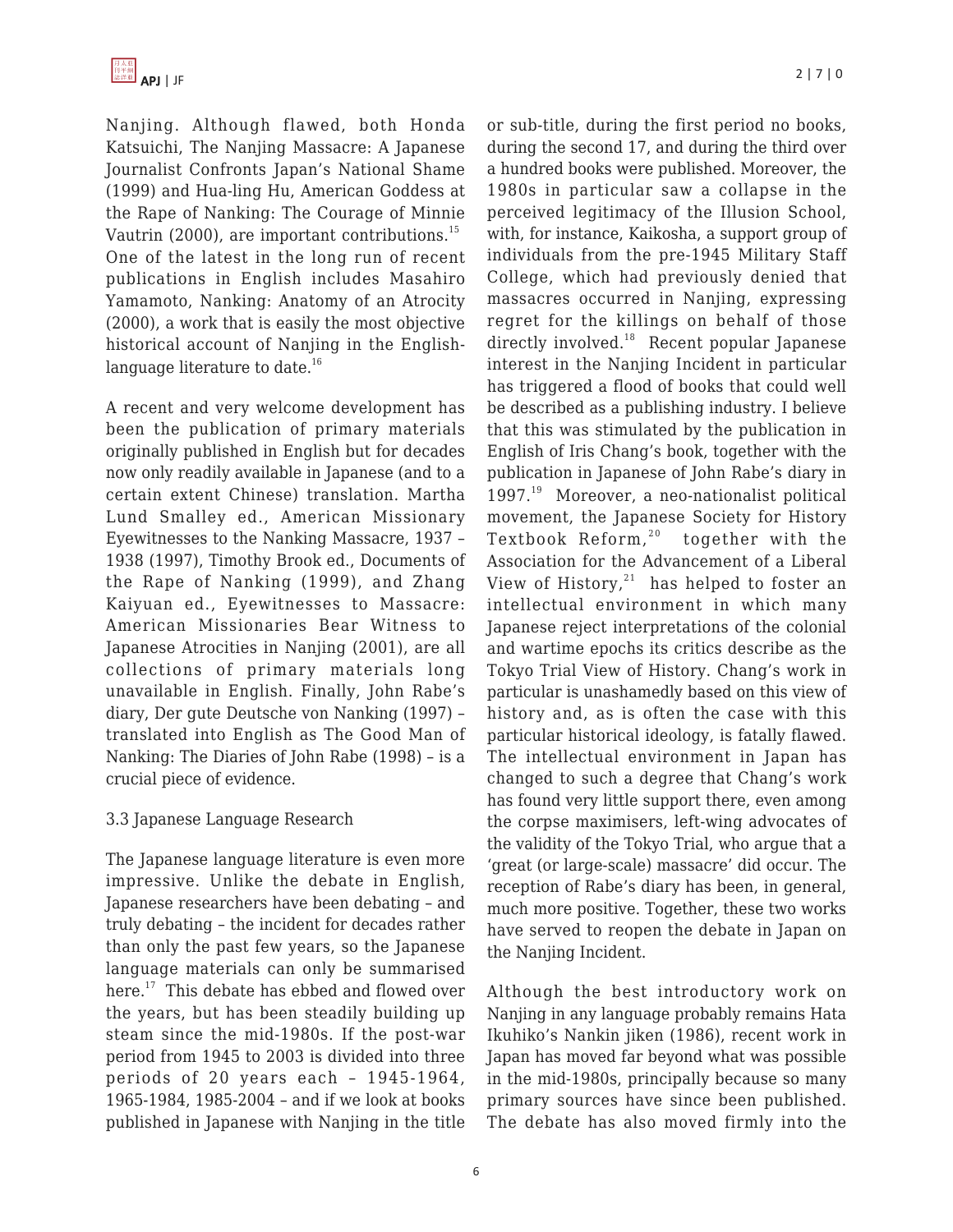mainstream. Although lay authors continue to write on Nanjing, the early debate was largely between a journalist (Honda Katsuichi) and a free-lance writer (Suzuki Akira), but now is also a debate between large groups of academics.<sup>22</sup>

One of the blemishes of much of the research on Nanjing in English to date is that frequently it has been based on secondary materials. Indeed, one of the great differences between the research in Japan and that in the Englishspeaking world, and one of the great strengths of the Japanese-language literature, is that it has relied heavily on primary sources. Ironically, perhaps, a large amount of material originally written in English is in fact far more readily available today in Japanese than in English. For instance, the first volume, Amerika kankei shiryöhen (American materials), of a two volume set, Nankin jiken shiryöshü (Materials on the Nanjing incident), edited by the Nankin jiken chosa kenkyukai (1992), contains 85 newspaper and magazine articles originally printed in English at the time of the Nanjing Incident but now readily available in English only to the researcher with access to a good library. In addition, this collection contains over 150 primary documents that shed much light on the events in Nanjing during the winter of 1937-38. Both Timperley and Hsü have long been available in Japanese. Rabe's diary appeared in Japanese before an English edition was published, and while a Japanese-language edition of Minnie Vautrin's diary exists, researchers are still waiting for an Englishlanguage edition. $23$  Kasahara has in fact recently noted that '[n]ine different collections of historical materials on the massacre have been published [in Japan]. Rarely has so much documentation been compiled and published with regard to a single historical event'. $24$ 

# **4. Schools of Thought**

Since the Japanese discourse on the Nanjing Incident is the most sophisticated, the following discussion about various schools,

methodologies and sources will focus on the situation in Japan. Interpretations of the Nanjing Incident in Japan are usually divided into three schools of thought, defined by the number of people each school argues was massacred in Nanjing. $^{25}$  They are the Nanjing Incident as Illusion School (maboroshi-ha), which argues that at most several thousand were 'massacred' in Nanjing; the Middle-of-the-Road School (chukan-ha), which argues that between 13,000 (in the case of Itakura Yoshiaki) and 38,000-42,000 (in the case of Hata Ikuhiko) were massacred; and the Great Massacre School (daigyakusatsu-ha), which argues, in the words of one of its leading advocates, Kasahara Tokushi, that 'over 100,000, perhaps nearly 200,000 or even more', were killed in Nanjing. $26$  (Note that the three schools have differing views on what constitutes a 'massacre'.) The English language debate does not have so great a range of opinion, although Masahiro Yamamoto clearly falls within the Middle-of-the-Road School, and Iris Chang even more clearly argues for a massacre on a far greater scale than any member of the Great Massacre School. Chinese language sources are closer to Iris Chang than any of the three Japanese groups.

An introduction to the three schools was recently provided by the conservative Japanese opinion magazine, Shokun!, which sent out a questionnaire to which almost every important researcher of the Nanjing Incident in Japan replied. $27$  The questionnaire was sent to both academic and lay members of all three groups, and responses were received from 23 individuals: Ara Ken'ichi, Oi Mitsuru, Takaike Katsuhiko, Fujioka Nobukatsu, Fuji Nobuo, Watanabe Shoichi, Tanaka Masaaki, Matsumura Toshio and Kobayashi Yoshinori (all from the Illusion School), Suzuki Akira (not clear, but given here as a member of the Illusion School), Unemoto Masaki, Nakamura Akira, Okazaki Hisahiko, Sakurai Yoshiko, Tanabe Toshio and Hara Takeshi (all of whom Shokun! places in the Middle-of-the-Road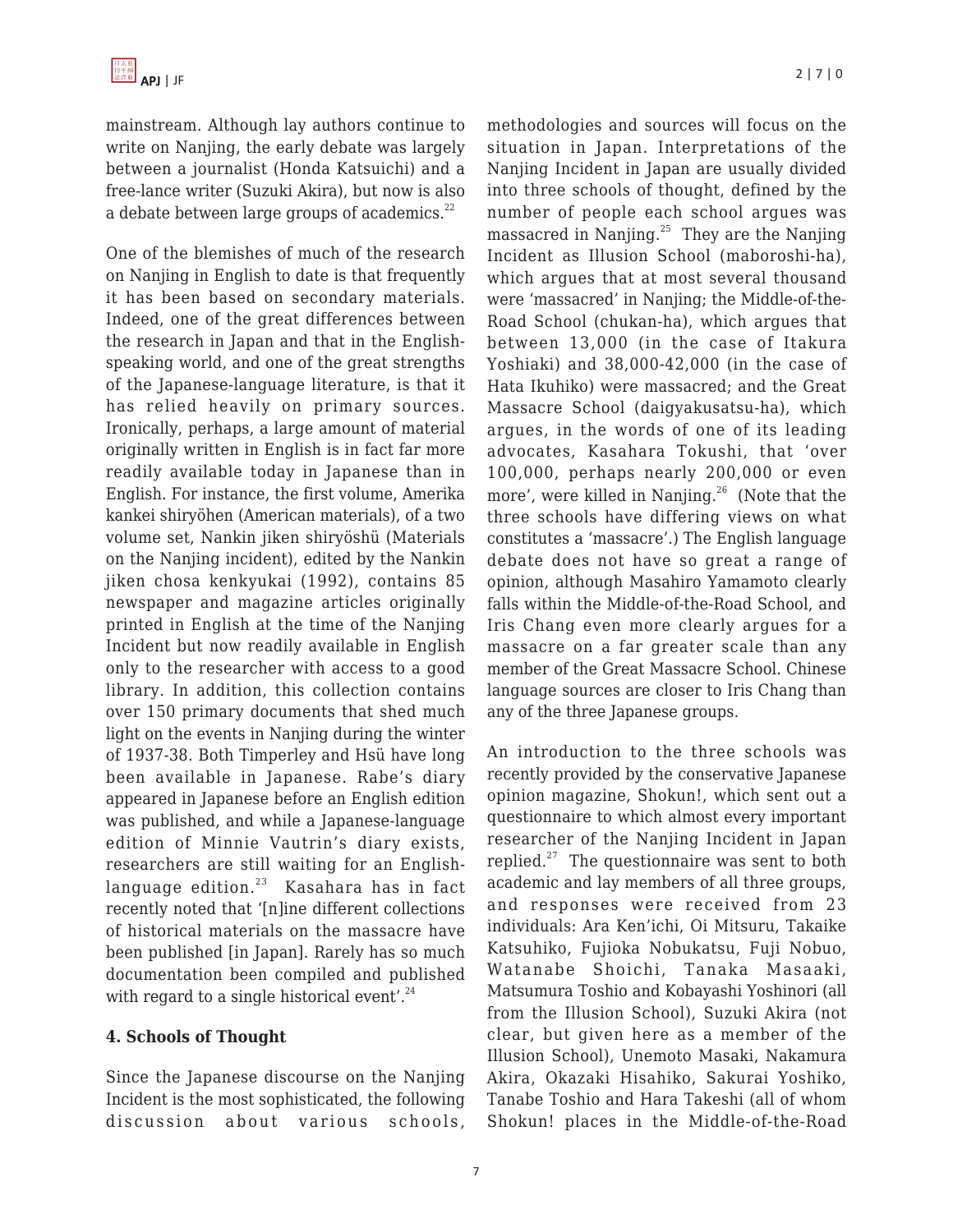School), and finally Eguchi Keiichi, Fujiwara Akira, Himeta Mitsuyoshi, Inoue Hisashi, Yoshida Yutaka, Kasahara Toshushi and Takasaki Ryüji (from the Great Massacre School). By any standard an impressive and comprehensive list, it includes almost every researcher actively working on the Nanjing Incident in Japan. The major omission, apart from Hata Ikuhiko and Higashinakano Shüdö, who were involved elsewhere in the Shokun! project, is Honda Katsuichi (Hora Tomio and Itakura Yoshiaki have recently died, while Kitamura Minoru's book on Nanjing first appeared after this survey was published).

The researchers and writers were asked to reply to a number of questions, including how many Chinese each believes the Japanese killed illegally ('killed illegally' is a narrow definition of 'massacred') in Nanjing, how the Nanjing Incident should be defined in terms of both time and geography, whether the execution of soldiers who shed their uniforms and hid among the civilian population of Nanjing should be included in any count of a massacre, and whether the Japanese execution of plain-clothes soldiers was forbidden by international law.

The answers to the first question about the scale of Japanese atrocities in and around Nanjing are hardly surprising – the various schools are after all defined by their views on the issue. Members of the Illusion School answered that the number was zero (Fuji Nobuo), almost zero, or, in the case of Watanabe, 40 to 50. The Middle-of-the-Road School, which is given a broader definition than the one I use, ranges from 'several thousand' (Nakamura and Unemoto) through about 10,000 (Okazaki, Sakurai, and Tanabe) to about 20,000 (Hara). I would place all but Hara in the Illusion School: the Middle-of-the-Road School as I understand it gives a death toll that ranges from Itakura's estimte of 20,000 to Hata's estimate of 38,000-42,000. The Great Massacre School ranges from at least 100,000 (Eguchi), more than 120,000 (10 süman), a figure that has become the orthodox position of this school and which is advocated by Himeta, Inoue, Kasahara and Yoshida, to the older orthodoxy, 200,000, which is still advocated by Fujiwara and Takasaki.

Table 1. The number of Chinese 'victims' in and around Nanjing: The three schools as defined by Shokun! and Askew

|         | Illusion<br>School | Middle-of-the-Road<br>School | Great Massacre<br>School |
|---------|--------------------|------------------------------|--------------------------|
| Shokun! | $0 - 50$           | Several thousand-20.000      | 100,000-200,000 plus     |
| Askew   | $0-10.000$         | 20.000-42.000                | 100,000-200,000 plus     |

The enormous differences in the various estimates of the scale of the Japanese atrocities in Nanjing are at least partly due to the differences in definition of concepts such as 'Nanjing' and 'massacre'. As has been mentioned above, the Illusion School's understanding of the temporal and geographical definition of the Nanjing Incident differs from that of the Great Massacre School. The majority of the Illusion School believes that the Nanjing Incident lasted for six weeks, from mid-December to late January (this definition – that of the post-war war crimes trials – also dominates the English-language literature, and has been literally set in concrete by the Chinese government). The Great Massacre School, however, gives mid-November to late January (Eguchi and Takasaki), six weeks (Fujiwara and Himeta), and 1 December, 4 December and mid-December to March (Inoue, Kasahara and Yoshida respectively). There is also a large variation in the geographical definition of Nanjing. Because their time frame has been pushed back so far, Eguchi and Takasaki appear to define Nanjing to include areas such as Suzhou, 190 kilometers away (occupied by the Shanghai Expeditionary Army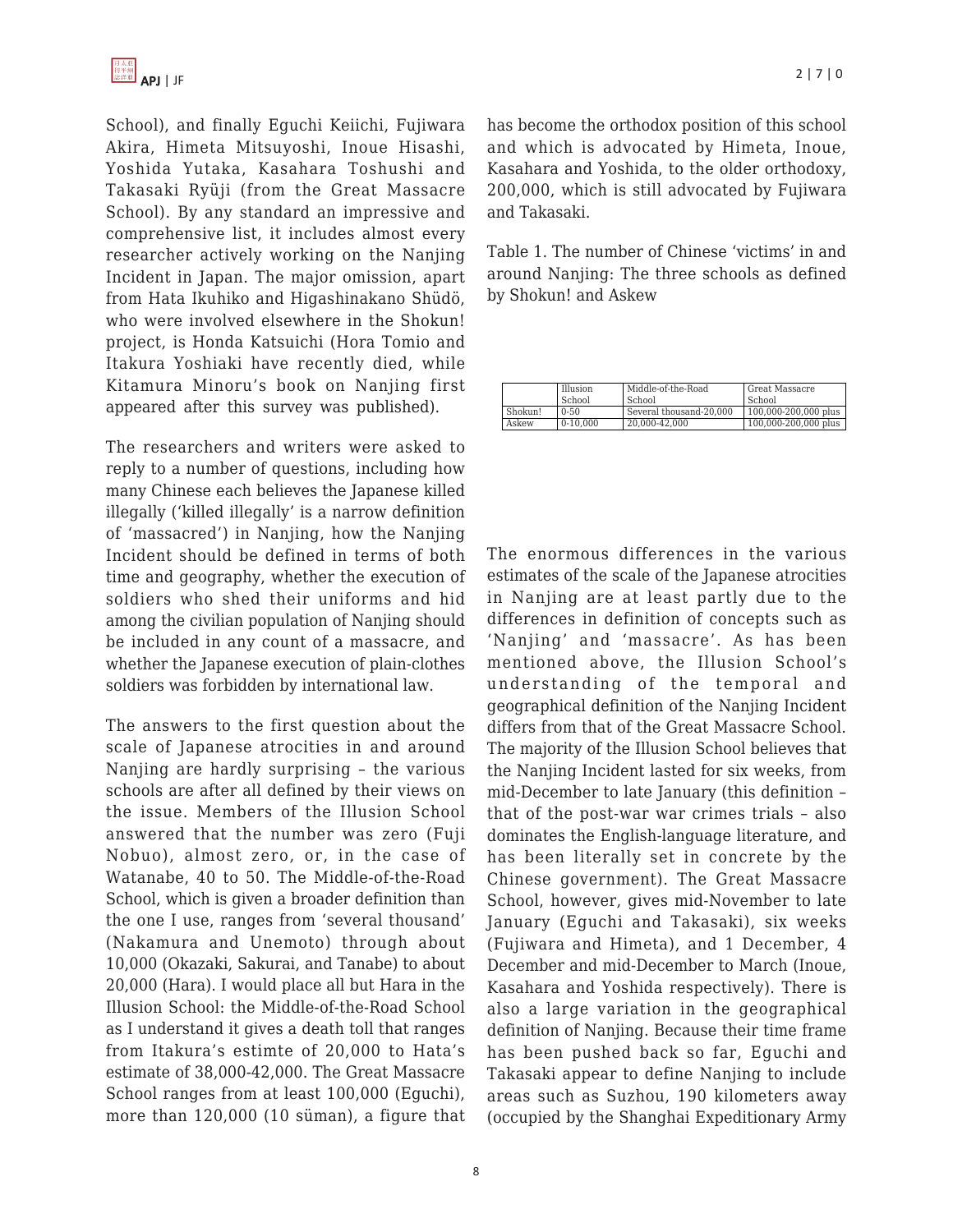on 19 November) and Jiaxing, which fell on the same day and which was even further away from Nanjing. Apart from Himeta, who defines Nanjing as the city and its suburbs, all other members of this school define Nanjing as the city and six surrounding xian (counties). Needless to say, by expanding the temporal and geographical definitions, it becomes possible to argue for a higher death toll; and by narrowing them to argue for a smaller one. As noted above, 'Nanjing' can thus be defined as a few square kilometres (some members of the Illusion School argue that Nanjing ought to be defined as the Safety Zone), or as several hundred square kilometers. One of the serious limits of the debate in Japan is that these differences are rarely if ever clearly articulated, making debate on the death toll in 'Nanjing' meaningless given completely different definitions.

There are also large differences regarding the soldiers who changed into civilian clothes and hid among the civilian population of Nanjing. Some claim that they should be viewed as regular soldiers, whereas others treat them as plain-clothes soldiers, civilians, or other. Here, the debate revolves around the issue of whether these soldiers should be viewed as legal combatants, illegal combatants, or noncombatants. Of the 16 members of the Illusion and Middle-of-the-Road Schools, 11 view such soldiers as plain-clothes soldiers and four as regular troops (in other words, 15 out of 16 view them as combatants, and 11 out of 16 view them as illegal combatants). Of the seven members of the Great Massacre School, one views such soldiers as regular troops (legal combatants), and six have replied 'other', giving their definition as defeated soldiers who had lost the will to fight (six out of seven view them as non-combatants). Needless to say, this difference has enormous implications for the debate about the legality of the executions of these soldiers, and hence the issue of whether the executions can be considered as part of a narrowly-defined 'massacre' of Chinese people.

9

Many members of the Illusion School in particular take a narrow, legalistic approach that distinguishes between legal combatants and non-combatants and the various rights granted to members of both groups by the laws and practices of war at the time, on the one hand, and illegal combatants who lack many of these rights, on the other. Here, the issue revolves around which of the three categories the soldiers in question belong to. In contrast, the Great Massacre School takes a moral and ethical position that views all deaths with abhorrence. The Middle-of-the-Road position as articulated by Hata is more nuanced. Hata argues that the executions may have been legal if carried out following appropriate procedures, including most importantly trial and sentencing in a court martial. Such courts were not convened.

There is in fact also a clear division in answer to the question whether the execution of these soldiers was legal: all members of the Great Massacre School declare that it was not; almost all others believe that it was.

This questionnaire provides the most detailed summary of the debate in Japanese circles about the Nanjing Incident that I am aware of. It was an impressive achievement to persuade so many researchers in Japan to reply, and to have made it possible to paint a picture of an emerging consensus about Nanjing in Japan. It is clear that many members of the Great Massacre School have begun to revise their figures for the scale of the killings quite dramatically downwards from 200,000 to 100,000-120,000 or more. It is also clear that the various schools share a very different set of assumptions about the temporal and geographical definitions of the Nanjing Incident. What would be of great interest would be to ask members of the Illusion School what they believe the death toll would be if the time span and circumference of 'Nanjing' were expanded, and at the same time to ask members of the Great Massacre School what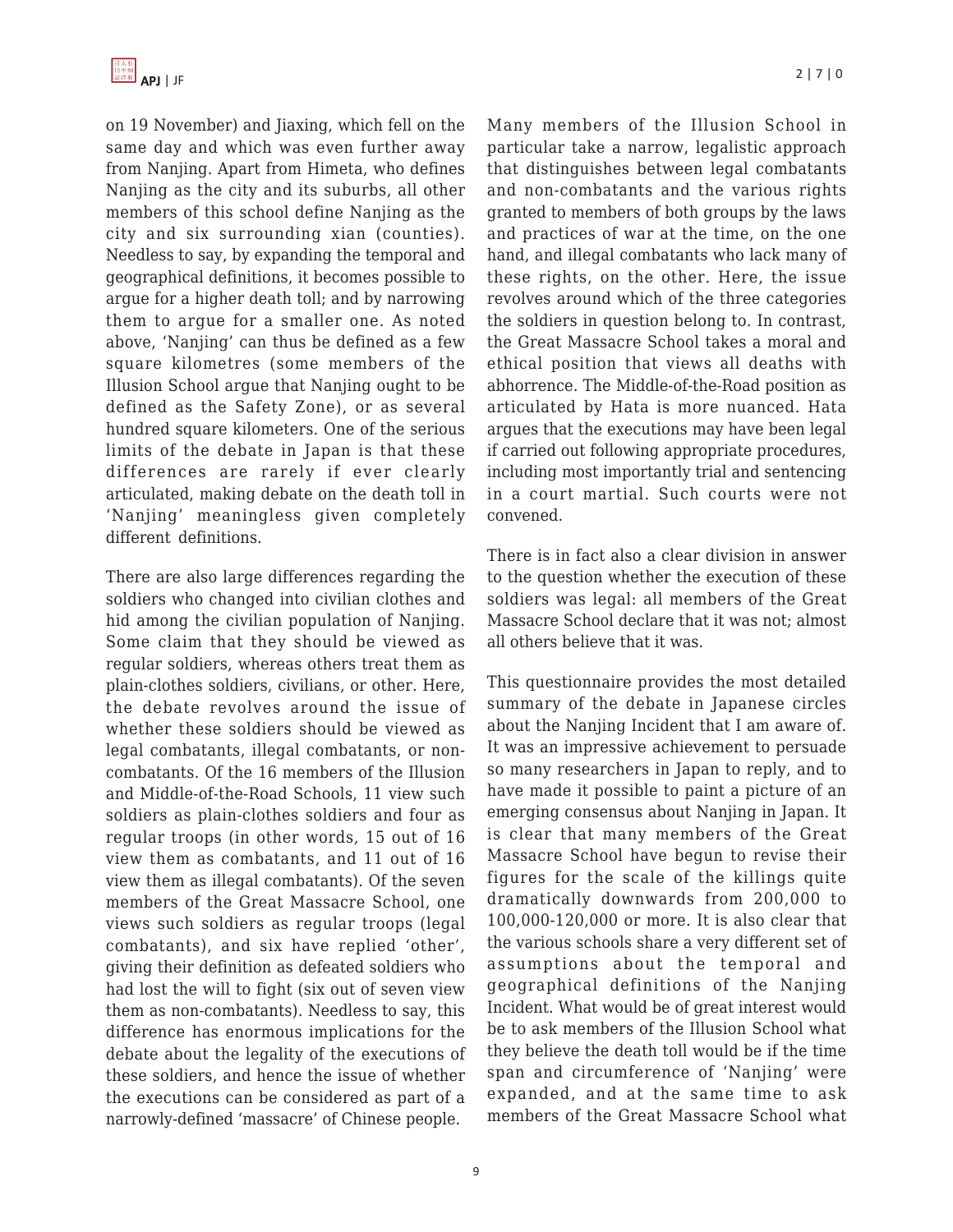the death toll would be if the definitions were narrowed. My own assumption is that the differences between the Middle-of-the-Road School member, Hata Ikuhiko, and the Great Massacre School member, Kasahara Tokushi, for instance, would disappear if this were done.

The Shokun! survey does not, however, provide more information on the schools themselves, or on their major characteristics. A summary of these characteristics will be attempted below.

The Illusion School mainly consists of conservative (and in some cases at least neonationalist) thinkers who are not professional historians, and of the three groups is easily the one with the largest number of lay members. It has, however, been given an enormous boost with the recent publication of 'Nankin gyakusatsu' no tettei kenshö (A thorough investigation of the 'Nanjing massacre') (1998) by Higashinakano Shüdö. This is one of the most important works on the Nanjing Incident as a whole to emerge since the publication of Hata Ikuhiko's authoritative Nankin jiken in 1986. Higashinakano's work makes a powerful and sophisticated (and, I believe, flawed) case for the Illusion School based on the type of solid, empirical research that the school to date has lacked. He has also helped to keep Nanjing in the public eye, writing constantly on the issue and playing a key role in founding the Nanjing Studies Association. Despite its many flaws, Higashinakano's work will continue to influence the debate in Japan for the foreseeable future. $28$  Higashinakano has also teamed up with Fujioka Nobukatsu to publish a series of articles that mercilessly examine Iris Chang's work. These articles were subsequently brought together as 'Za × Reipu × obu × Nankin' no kenkyü — Chügoku ni okeru 'jöhösen' no teguchi to senryaku (Research on The Rape of Nanking: China's methods and strategy in the 'information war') (1999). The Illusion School publishes through a number of small conservative publishers, frequently appears in the pages of right-wing

magazines such as Sapio, Seiron, and Shokun! and has found support in the mainstream (albeit clearly conservative) newspaper, the Sankei shinbun. To the best of my knowledge, this school has no academic supporters in either the English-language or the Chineselanguage discourse (although works by members have been translated into both languages).

A number of recent works, including the Rabe Diary, have tended to support the work of the Middle-of-the-Road School. The posthumous work by Itakura Yoshiaki, Hontö wa kö datta Nankin jiken (The truth about the Nanjing incident) (1999), is an impressive summary of the work of an individual who devoted his life to researching the Nanjing Incident. It brings together much of the research that Itakura has done in the area, and will serve to bolster the Middle-of-the-Road School. Itakura also helped to edit one of the most important pieces of research on the Nanjing Incident, the three volume Nankin senshi (A history of the battle of Nanjing) (1993) work, which consists of an overview of the battle for Nanjing, a collection of diaries written by military personnel and official battle reports of the various Japanese military units that took part in the attack on Nanjing.<sup>29</sup> A recent individual who has joined the debate on Nanjing, Kitamura Minoru, sees himself as a member of this school (although he quite deliberately refuses to make any estimate of the death toll – arguably a sensible option for Japanese researchers).<sup>30</sup> The authority on the Nanjing Incident, Hata Ikuhiko, is also a member of this school. Outside Japan, Masahiro Yamamoto clearly belongs to it, although his estimate of the total number of victims is a little high. To the extent that this school is defined as consisting of professional historians rather than ideologues (or myth-makers), and to the extent that it is defined as accepting the premise that the story of Nanjing can only be told through a reconstruction based on the primary documents, I would count many of the professional Western-based historians in this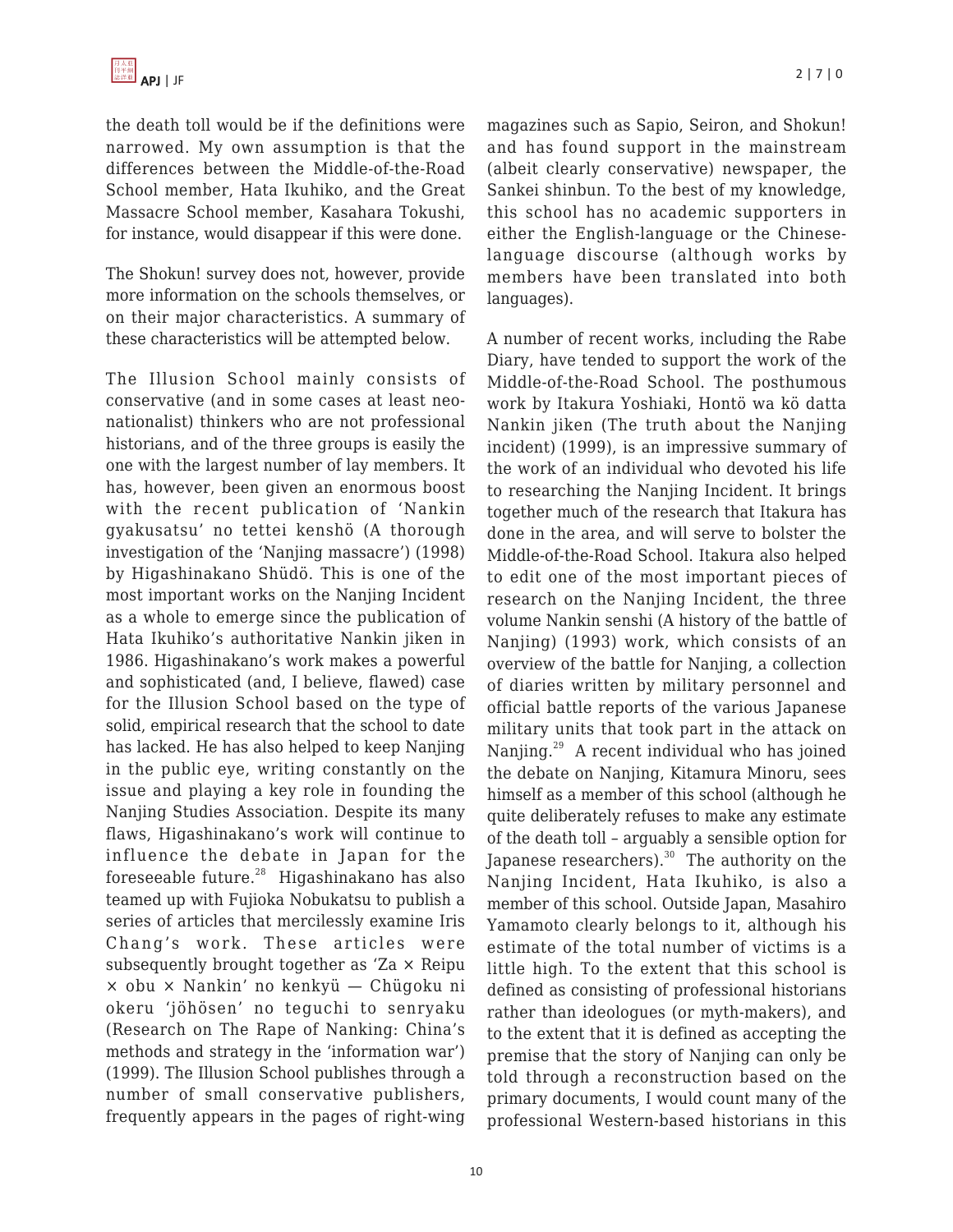group too. $31$  However, as long as the estimate of the number of victims remains the yardstick used to divide individual theorists into separate schools, and as long as many Western scholars refrain from making any such estimate, this may be premature.

Of the Illusion and Great Massacre Schools, the latter is clearly the more sophisticated, counting among its members a large number of academics who bring a great deal of authority to their findings. This school has been relatively quiet recently. $32$  As even Kasahara (polemically) notes, '[i]n recent years more books questioning the massacre have been published [in Japan] than those confirming the facts of the incident'. $33$  Iris Chang's work has clearly dealt the Great Massacre School a severe blow. Members of this school translated her book into Japanese but, through their publisher, the left-wing Kashiwa Shobö, had a public (and highly embarrassing) falling out with her when she refused her translators permission to correct the enormous number of mistakes her book is riddled with or to add translator's footnotes, and also when she objected to the publisher putting out a sister volume in which the mistakes would have been explained. In distancing themselves from Chang, and in explaining why their history differs from her myths, academic members of the Great Massacre Faction have found themselves in an unusual position. Rather than concentrating their criticisms on those who argue for a smaller death toll than that which they see as acceptable, they have found themselves criticising a work that argues for a larger death toll, and in doing so have to a certain extent blurred the clear lines that separated them from (or at least introduced some ambiguity in the relationship with) the members of the Middle-of-the-Road School. Despite is relative sophistication, some works of the Great Massacre School, especially those produced by lay members, can be said to share much with the Illusion School. Both can be highly ideological and dogmatic, both can be extremely violent in the language they use, and both can be more than careless with the historical facts and sources.<sup>34</sup>

Members of the Great Massacre School have recently published a volume that harshly criticises the work of the Illusion School.<sup>35</sup> In doing so, however, they merely reinforce the perception that they are no longer positively advancing new theories and interpretations, but merely fighting a defensive rearguard action. The works of this school are published by left-wing publishers such as Aoki Shoten and Ötsuki Shoten, which serves to emphasise its increasing marginalisation. Kasahara Tokushi did publish Nankin jiken (The Nanjing incident) from the left-wing, but much more mainstream, Iwanami Shoten as recently as 1997. This work, however, inadvertently used a fabricated photograph, and Kasahara was forced to make an embarrassing and public apology (typically, Iris Chang used the same photograph in her work after it had been exposed in Japan as a fake $)$ .  $36$ 

One of the great strengths of this school has been its continued efforts to bring together, translate and publish the primary sources on the Nanjing Incident. Moreover, as noted above, a large group within the school has begun to revise its numbers downwards. The result is that the differences between the estimates of the death toll within the Great Massacre School are greater than the differences between an Eguchi in the Great Massacre School and a Hata in the Middle-ofthe-Road School: this suggests a narrowing of the gap between at least some of the professional historians in the two groups. Finally, it should be noted that the Great Massacre School is aging, and is not showing the steady influx of new blood that is so characteristic of the Illusion School.

# **5. A New Categorisation**

The three schools – Illusion, Middle-of-the-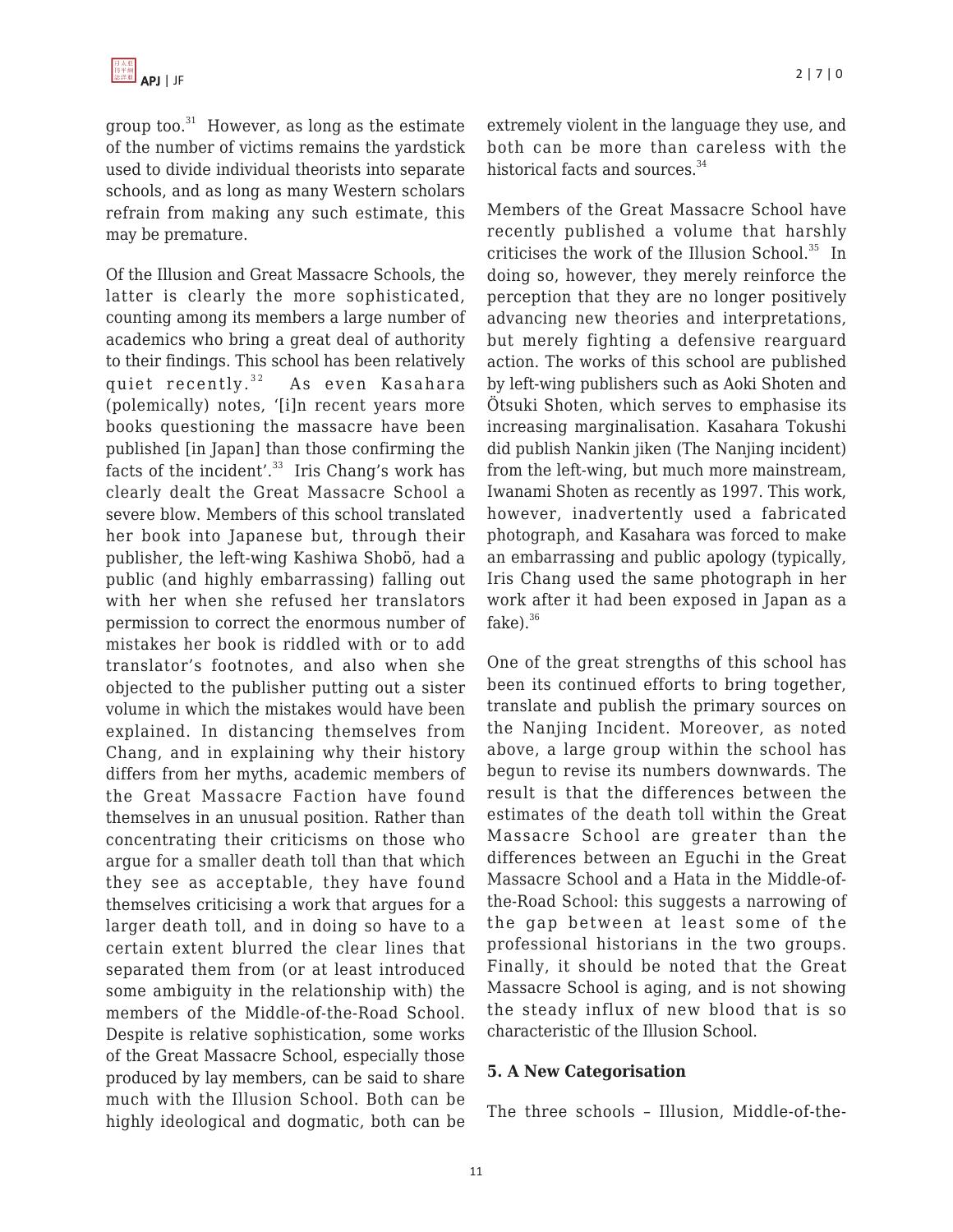Road, and Great Massacre Schools – are well established in Japan, and this categorisation will therefore continue to be used when discussing the debate there. However, in analysing the debate both within and especially outside Japan, these categories are arguably misleading. I believe that a better way would be to divide the various positions between the serious 'historians' and the 'myth-makers'.<sup>37</sup>

Many members of the Illusion School actively construct mythologised narratives of the past that serve the political, ideological and emotional needs of neo-nationalists by minimising or dismissing all charges of Japanese atrocities. They are highly selective in utilising primary materials, restricting their gaze to those that reaffirm the master narrative of Japanese as victims of malicious Chinese slander. Nor are some above misusing primary materials and their use of oral history is confined to individuals who reinforce their views. Some members of the Great Massacre School have similarly distorted history, for example through fabricating stories in the case of several layperson authors (a well-known example is Azuma Shirö), or through the uncritical use of materials from the Tokyo Trial or Chinese-language materials (Hora Tomio and Honda Katsuichi spring to mind). However, the most important contributions to the understanding of the NI have come from professional historians of both the GMS and the Middle-of-the-Road School. The work of these historians underlines the integrity of the historiographical process of reconstructing history based on an informed and self-critical interpretation of the primary and to a certain extent the secondary materials. The focus of these historians on the primary materials, allows (and actually forces) members to change their minds and draw different conclusions as new sources emerge. The result has been a significant narrowing of differences between members of the two schools with respect, for example, to the numbers killed.

The advantage of a classification that looks at the orientation of the researcher towards either processes or outcomes is that when it is used to analyse the debate on Nanjing, it clarifies and highlights the similarities among some members of each of the three schools. It can also be used to a far greater extent in examining the debate in English.

The new classification would divide researchers into three groups: right-wing myth-makers (many members of the Illusion School) or 'corpse minimisers', left-wing myth-makers (hard-line members of the Great Massacre School) or 'corpse maximisers', and finally historians (the Middle-of-the-Road School, plus some of the academic historians in the Great Massacre School). The first two groups are dominated by lay members, the last by academics. When examining the debate outside Japan, it is clear that much of the Chinese literature would fall within the left-wing mythmaker or corpse maximiser group, as would some of the literature published in English (Iris Chang, for instance). Much of the literature published in English, however, is the work of historians.

# **6. Methodologies and Sources**

The individual methodologies used to discuss the Nanjing Incident have been summarised by Hata Ikuhiko according to the four methods by which he believes the number of victims in Nanjing can be counted: oral history, burial records, data sampling, and Japanese army field reports. $38$  These will be briefly summarised.

Oral history has provided some important insights, but it must be emphasised that it is arguably the most problematic methodology in researching the incident. Those who rely mainly on Chinese oral sources produce one set of figures on the scale of the massacre and the brutality of the Japanese that cannot be substantiated by any other methodology, whereas some of those who rely solely on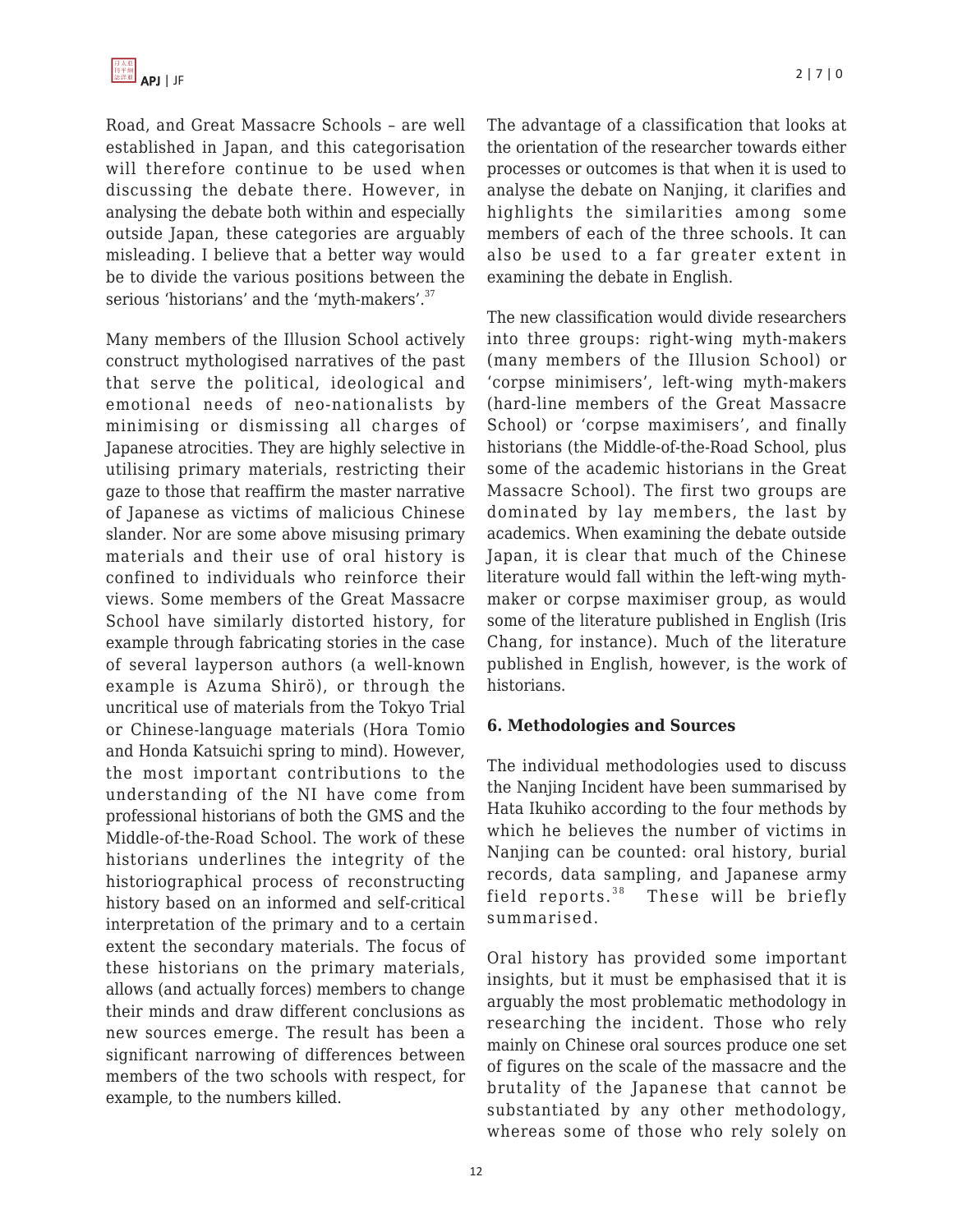Japanese oral sources have denied that any massacre occurred, again a claim that cannot be substantiated. Given that the issues are so highly charged, distortions, deliberate or otherwise, must be anticipated. The historian will attempt to corroborate oral history where possible with written sources, and be cautious of using material that cannot be substantiated. The historian will also attempt to verify Japanese oral history with accounts from Chinese oral history, and vice-versa. At the same time, it must be acknowledged that the Chinese of Nanjing were frequently illiterate, and certainly lacked the opportunity under Japanese rule to set down on paper their experiences, so that the more skeptical one is of oral sources, the greater the degree to which the Chinese voice is denied. Given that the voice of the victims can in some cases only be reconstructed through interviews, oral history certainly has a role to play. Just as officially or documentary sources must be verified, so too must oral sources. Given the fact that the Nanjing Atrocities occurred over 60 years ago, the opportunities for new research in this area are rapidly fading.<sup>39</sup>

The second methodology is to examine the burial records. Although any such examination is doubtless an important step in any overall reconstruction of the events in Nanjing, this methodology also has its limits, the main one being that the lack of complete contempory records makes for much guess-work. I have attempted such an examination, juxtaposing the various primary sources against the burial records in order to shed light on their reliability.<sup>40</sup> Although these records are at best partial, an examination of the primary sources casts much light on the burial effort in and around Nanjing.

The third methodology is data sampling, of which there is only one case. This was L. S. C. Smythe, War Damage in the Nanking Area: December 1937 to March 1938 (1938). Smythe was a sociologist who conducted an extensive survey of Nanjing in early 1938 in the immediate aftermath of the Japanese atrocities. He was well qualified to conduct such a survey, having received his PhD in sociology from the University of Chicago, and had experience in conducting at least two similar surveys in 1931 and 1932. Smythe's survey was conducted in two areas: within the city walls of Nanjing and in the surrounding rural areas. In the City Survey, investigators surveyed every  $50<sup>th</sup>$ inhabited house. The survey covered the whole of the city inside the walls, together with areas just outside some of the gates, and took place from 9 March to 2 April 1938, with some supplementary work from 19 to 23 April 1938. The Agricultural Survey was conducted over 2,438 square miles in 4.5 counties around Nanjing. These surveys produced much data that has yet to be properly analysed. No other survey was carried out in and around Nanjing so soon after the city fell. Surprisingly few authors have made extensive use of this piece of documentation.<sup>41</sup>

The final methodology, the examination of Japanese army field reports, also has its limits. The Japanese military was very rigorous with regard to some aspects of what it reported (how many rounds of ammunition were used on any particular day, for instance, or how many Japanese soldiers were killed), but at the same time individual units regularly inflated the number of enemy soldiers killed on the battlefield (an examination of the rounds of ammunition expended may in some cases shed some light on the true Chinese death toll). This methodology has been extensively utilised by Hata Ikuhiko, Masahiro Yamamoto, and the authors of Nankin senshi.

The above methodologies can be defined by the sources they use. The other primary sources that exist are the diaries, letters and other documents written by members of the three major groups in Nanjing: the 'bystanders', members of the international community in Nanjing, the Chinese 'victims', and the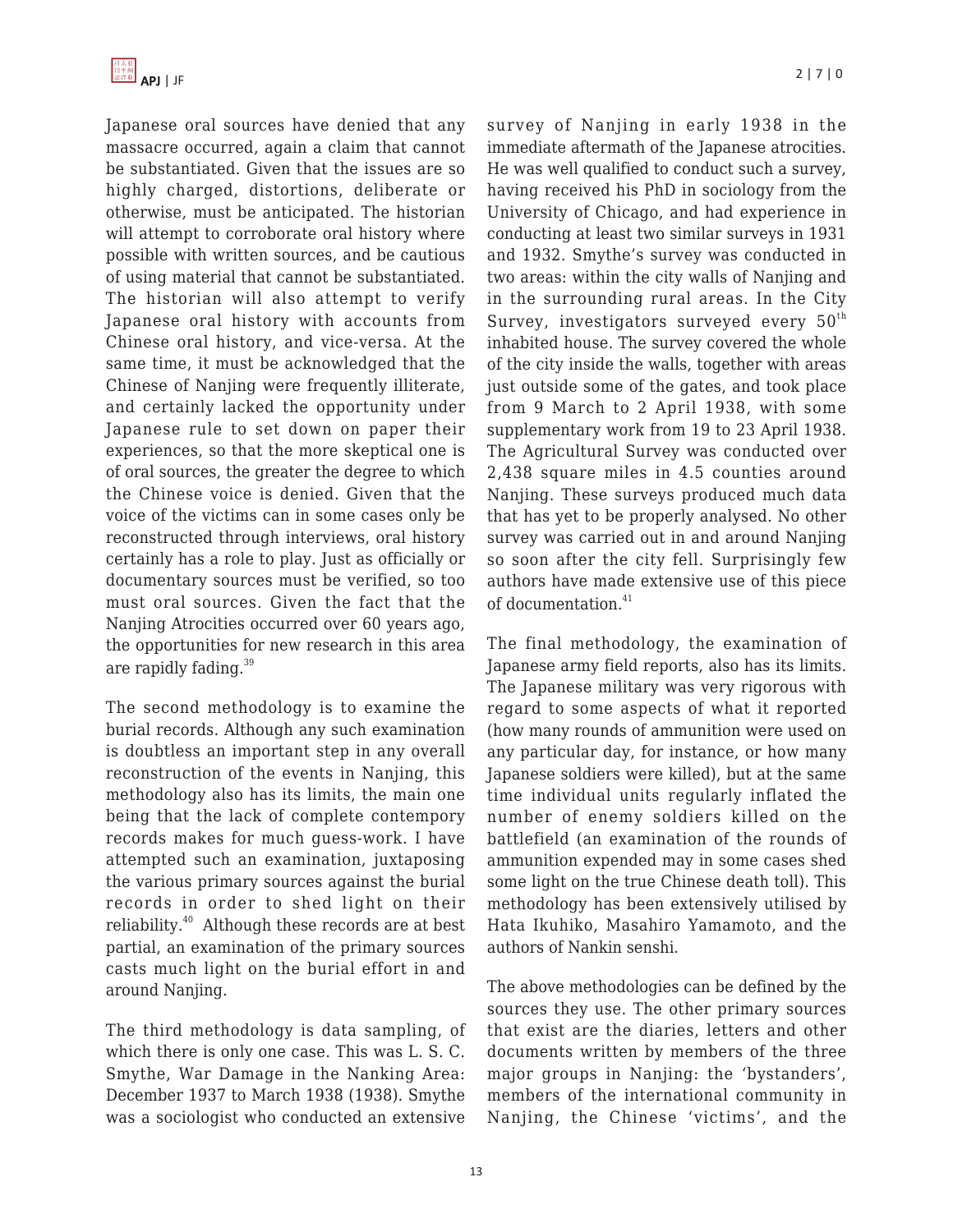Japanese 'perpetrators'.<sup>42</sup> Hata does not believe that a close analysis of this set of sources can provide a means by which the number of victims in Nanjing can be counted. However, I am convinced that he is wrong. The various documents authored by members of the international community in particular provide a great deal of (reasonably objective) information, but again these have not been adequately utilised in the English language literature. Indeed to the best of my knowledge, I am the first to have identified precisely the membership of the Western community in Nanjing at the time in any language. $43$  There are a number of accounts in Chinese that are said to have been written by Chinese individuals who were in Nanjing during the early occupation.<sup>44</sup> Some of these at least are clearly false in parts (reporting conversations with members of the International Committee who had left the city, for instance), and almost certainly were the products of Chinese government propaganda. More work needs to be done to identify what is genuine, and to make greater use of it in telling the story of occupied Nanjing as experienced by the Chinese residents of the city. The diaries of a large number of Chinese military personnel have been brought together and published in works such as Yuan Guomindang jiangling kang-Ri zhanzheng qinliji: Nanjing baoweizhan (Personal experiences of former Nationalist Party generals in the War of Resistance against Japan: The defence of Nanjing) (1987), and so for the first time it is now possible to review the Chinese military experience of fighting the Japanese.<sup>45</sup> None of this material is available in English, and Yamamoto and myself are perhaps the only researchers to have begun to use this treasure trove of information in reconstructing the history of Nanjing in English. $46$  Many Japanese accounts only began to appear long after the event, and in many cases have to be treated with some caution; 'diaries' are not always products of the winter of 1937-38, for instance, but reconstructions written decades later with particular political objectives in mind.

A final source of information is the records of the Nanjing and Tokyo Trials (many of the burial records were in fact drawn up for the post-war trials of the Japanese held responsible for the atrocities committed in Nanjing). $47$ These records again have to be treated with some caution. The perpetrators, the Japanese on trial, obviously had very strong motives for giving false testimony (some were facing the death penalty), but some aspects of the testimony of other witnesses can also easily be shown to be false. This can be explained perhaps by the long lapse of time between the events and the trials, although a desire for revenge cannot be completely ruled out. As a result, secondary materials based solely or mainly on the post-war military tribunals held in Nanjing and Tokyo have to be treated with some caution and skepticism (the work of Hora Tomio, for example, is a case in point).

#### **7. Recent Trends**

The debate in Japan underwent a sea change as the full implications of John Rabe's diary were digested (Hata Ikuhiko among others speaks of the 'Rabe effect') and as Iris Chang's book was absorbed. Although the flood of publications continues, there are signs of an emerging consensus. Rabe has clearly destroyed much of the basis for the more extreme casualty estimates of the Great Massacre School, but also makes it absolutely clear that he was convinced that the Japanese army was responsible for looting, arson, rape and the execution of thousands of men identified as 'exsoldiers'.<sup>48</sup> He has thus been most vigorously denounced by members of the Illusion School. However, it must be said that the greatest impact in the long term will probably be felt among the ranks of the Great Massacre School, members of which have already begun to revise their numbers downwards. For instance, in the recent English translation of his The Nanjing Massacre, the 'corpse maximiser' Honda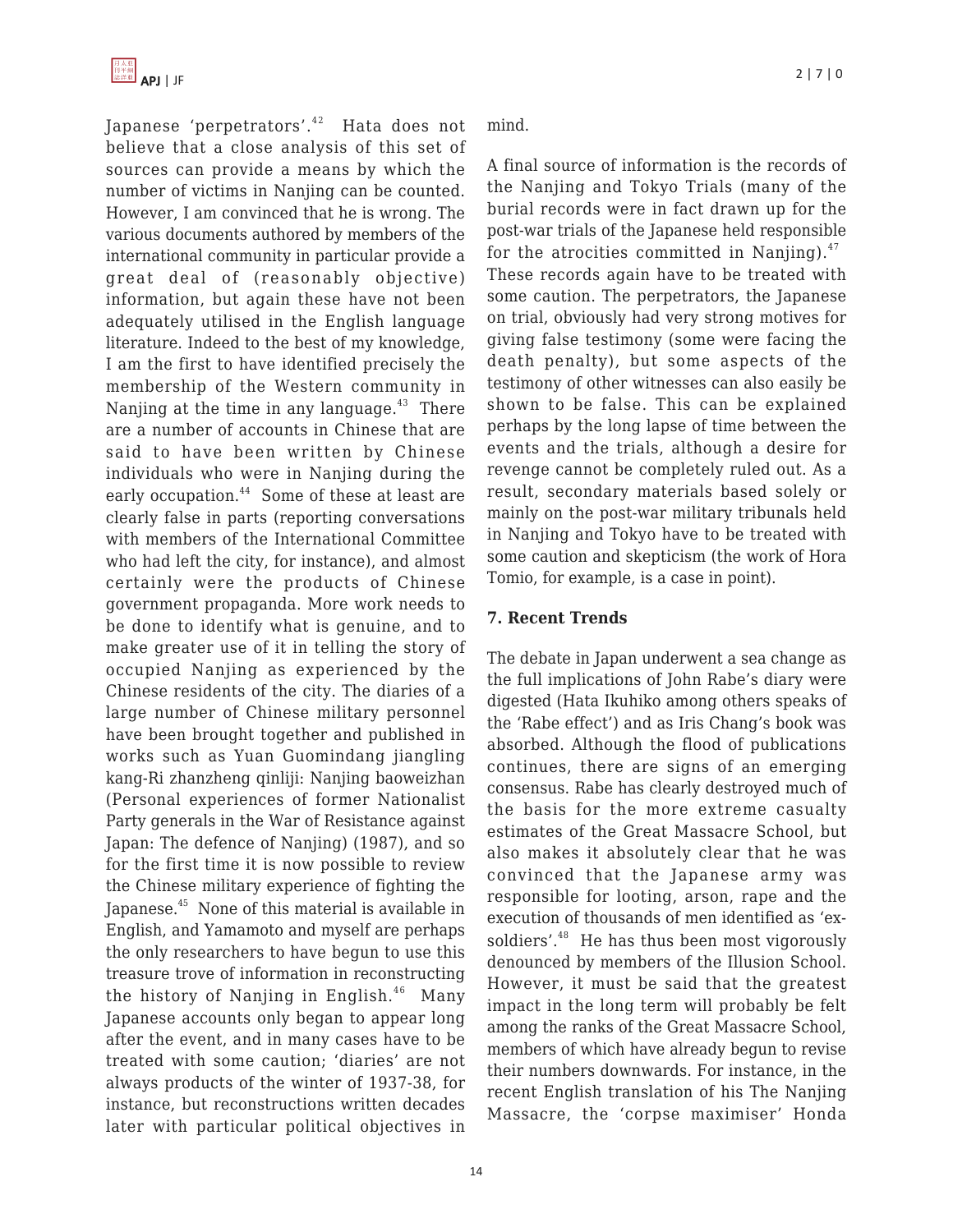Katsuichi has significantly reduced his estimate of the scale of the Japanese atrocities in and around Nanjing. As Frank Gibney notes in his introduction, Honda now believes that 'a bit over 100,000' is the true figure for the scale of the massacre during the Nanjing Incident. $49$ Kasahara derives a similar figure based on Rabe's estimate of 50,000 to 60,000 for both civilians and soldiers, including soldiers killed in action, to which is then added a second figure of 80,000 soldiers (this assumes that 90,000 soldiers died, of whom 10,000 died in action, and 80,000 were executed). $50$  In other words, at least some members of the Great Massacre School appear to have accepted Rabe's estimate, but use it for civilians only, despite the fact that Rabe clearly states that at least 30,000 of this estimate were soldiers killed in combat, and despite the fact that his estimate of the civilian death toll in an official report to the German Embassy was 'thousands'.<sup>51</sup> Although Honda's revised estimate is a product of the Rabe Diary, the text itself contains an earlier, pre-Rabe estimate. Honda here asserts that 'we need to treat as a single phenomenon the approximately three months from November through January of the assault on Nanjing' – an assertion that matches his later arguments – but then goes on to state that, once the timeframe (and geography) is thus broadened, 'we are dealing with too much time to say anything specific about the numbers of people killed, but no one can deny that the victims of the massacre numbered in the hundreds of thousands'. $52$  The English translation of his work thus contains both the 'old' orthodox figure of 'hundreds of thousands' in the main text and the 'new' orthodox figure of 100,000 plus in the introduction.

As noted above, Iris Chang's work has energized the Illusion School, providing an easy target for a group to score endless goals in their attempts to demonstrate that the debate on Nanjing is biased, and based on willful ignorance if not deliberate fabrications. The

School is now showing increasing signs of dominating the debate: in terms of quantity, if not quality, for instance, four of the five most recent works on Nanjing were published by members of the Illusion School, and only one by members of the Great Massacre School.

In addition to the impact of Rabe and Chang, a second trend in Japan is the internationalisation of the debate. Honda's work was the first to be translated into English, but was quickly followed by one of the major figures in the Illusion School, Tanaka Masaaki.<sup>53</sup> In another sign of internationalisation, one of the recent works on Nanjing was originally published in both English and Japanese.<sup>54</sup> Although both corpse minimisers and corpse maximisers are publishing in English, this volume is the first to publish translations of some of the historians.

A third trend is the increasing interest shown in the debate by Western academics who are aware of and well-versed in both the Japaneselanguage and Chinese-language literature. The work edited by Joshua Fogel is perhaps the best example of this, but others such as Timothy Brook and Bob Wakabayashi are also doing highly original research that is bound to change general perceptions of Nanjing. Wakabayashi, for instance, has recently published a paper on the story of the competition between two Japanese officers to see who could first kill (decapitate) a hundred Chinese with their swords. $55$  This competition emerged as part of war-time Japanese mythology – the two officers were said to have charged enemy (Chinese) machine-gun positions, where each decapitated over a hundred enemy soldiers in combat – but in the post-war world was reworked into a competition to execute POWs, becoming a major part of the myth of Nanjing in both the English- and Chinese-language literature. Wakabayashi's paper is the best piece of academic research on this competition in any language. A related trend is, as noted above,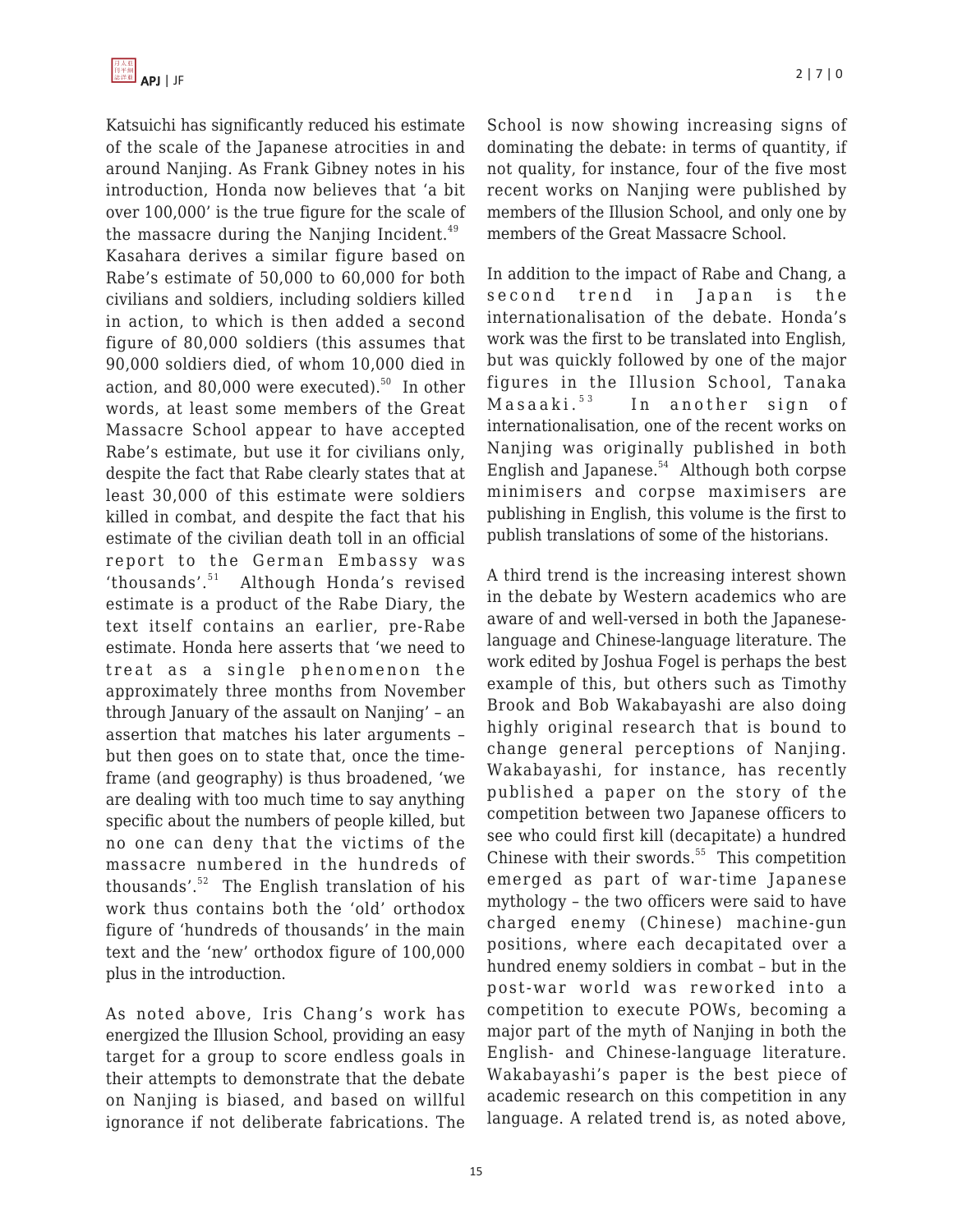the increasing number of edited volumes of primary materials published in English.

A fourth trend has been the recent attempts to shed light on aspects of Nanjing long ignored in the Japanese debate and its fixation on the number of victims. An outstanding example of this is Timothy Brook who, in an as yet unpublished paper, examines the first collaborationist regime established in Nanjing, the Autonomous Government Committee, and in particular one of its members, Jimmy Wang.<sup>56</sup> Elsewhere, Brook examines the Reformed Government (Weixin Zhengfu) that replaced the Self Government Committee.<sup>57</sup> The story of occupied Nanjing, and the links established between the Japanese rulers and Chinese ruled, has long been overlooked in the debate, and Brook's work enlarges our understanding of the event. I have written two papers on a related topic, the International Committee for the Nanking [Nanjing] Safety Zone and its experience of Japanese rule.<sup>58</sup> The discussion of the entire discourse on Nanjing and a comparison with the discourse on the holocaust – in other words an analysis not of the history of Nanjing but of its historiography – is again a relatively new theme that is providing new and fruitful insights. The work of Daqing Yang and Joshua Fogel here is especially sophisticated.<sup>59</sup> Kanemaru Yüichi has recently published ground-breaking research on the fate of many of the books and other cultural treasures in areas of Central China, including Nanjing. $60$ 

There has also been a recent attempt to overcome some of the limits of the mindsets that underlie much of the previous literature on Nanjing. For instance, one common (if unconscious) assumption that can be seen in much of the English-language literature on Nanjing is the notion of Chinese as feminised and Orientalised 'passive' non-actors. To give a single example, a large part of Nanjing was destroyed by fire during the early weeks of occupation. Despite the official Chinese scorched-earth policy, the well-known existence within the walls of Nanjing of large numbers of Chinese military personnel, the extensive looting of the city by Chinese as well as Japanese, and the fact that it was in the interest of the Japanese to maintain a viable urban centre once they had captured it (just as much as it was in the interest of the Chinese government to deny the Japanese this centre), this arson has long been implicitly, if not explicitly, attributed to the Japanese. While it is clear that much of the arson was indeed the work of Japanese soldiers, the possibility that some of it may have been the result of Chinese sabotage has been almost completely overlooked. An examination of whether a Chinese resistance movement existed within Nanjing also remains virgin territory.<sup>61</sup>

Researchers have been very reluctant to examine certain topics that will (I suspect) increasingly become the focus of attention. For instance, the basic assumption that the Japanese were all evil and the Chinese all innocent victims, while emotionally satisfying, does not permit a complete historical account. To reach a deeper understanding of the events in and around Nanjing, a number of disturbing questions will have to be asked. Was the Chinese decision to make a stand at Nanjing, despite the large numbers of civilians trapped within its walls, the correct one? What of the decision to fight to the death, to (in some cases) lock the doors of concrete emplacements to prevent Chinese soldiers from fleeing? Did the Chinese use of what were known as 'plainclothes soldiers' (soldiers fighting in civilian clothes) contribute to the executions by Japanese of plain-clothes male civilians of weapons-carrying age? Did the Chinese military's decision to have at least some units change out of military uniform after Nanjing fell and hide among the civilian population contribute to such executions? Was the Japanese decision to execute men in civilian clothes found (in some cases at least) with weapons hiding among the civilian population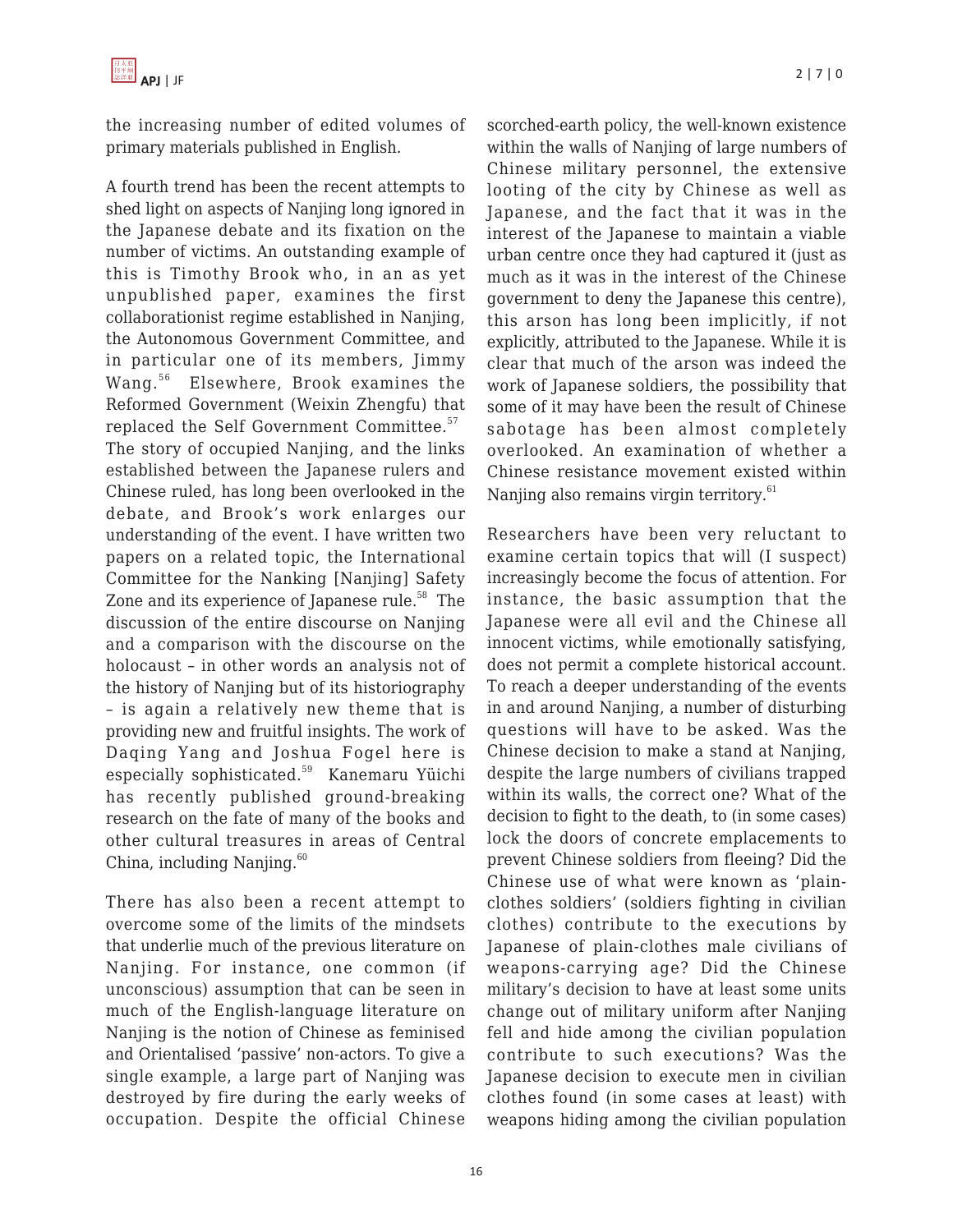legal? The English language literature here may well come into its own. Many Japanese clearly would be extremely reluctant to tackle these issues, and many of these questions will remain taboo in the Chinese-language discourse for the foreseeable future. To ask these questions is not to deny the atrocities that doubtless occurred in and around Nanjing, but merely to demonstrate that the historical discourse on Nanjing must acknowledge that the issue is more complex than a black-andwhite, good-versus-evil position might otherwise suggest.

There is another set of issues that, to my mind, somewhat surprisingly remains unresearched and unanalysed. So much heat has been generated over the question of numbers, that the question of explaining the Nanjing Incident within the context of the early stages of the Sino-Japanese War has been overlooked. Was the experience of Nanjing qualitatively and/or quantitatively different to that of other Chinese cities that fell to the Japanese, and if so why?

There were not comparable massacres each time the Japanese took a city. So why at Nanjing? A possible factor is that Japanese high command learned some lessons from Nanjing and took steps to prevent it later. A possible answer is that Japanese military leaders deliberately used the massacre to terrorise Chinese in an attempt to end the war as quickly as possible. But another answer may be that far from emanating from the top commanders, there was simply a breakdown of the chain of command at Nanjing. Yet another approach would be to locate the Nanjing Incident against systematic terror (encapsulated by the term the 'three alls') against civilians conducted by Japan in the course of the war. I am not attempting to support one or another of these theories here, but to note my impression that, to date, too little attention has been paid to this entire set of large issues. And to wonder why.

# **8. Conclusion**

In this paper, I have attempted to shed some light on the state of research of the Nanjing Incident today.

First, to put it mildly, Nanjing is a controversial topic. Although our understanding of the events of Nanjing does not even begin to approach our understanding of the holocaust, in both instances there have been tendencies to demonise anyone who budges from the orthodox position. The problem is that the orthodox position is completely different in China and Japan, and within Japan itself three distinct orthodoxies have emerged. Although there is real debate in Japan, no one there now accepts the figure of 300,000 victims as plausible, while in China the figure is set in concrete (both figuratively and literally) at the entrance of the Memorial for the Compatriot [Chinese] Victims of the Japanese Massacre in Nanjing. It would be unfortunate if the debate were to continue to run on parallel lines, never to come together to produce a deeper, more complete and transnational understanding of this historical event. How to overcome the obstacles, on the other hand, poses a dilemma. As long as much of the debate is dominated by ideologues, the sensible option for historians may well be to keep their heads down and research other topics. $62$  That, however, cannot be a desirable outcome. Historians surely have an obligation to combat the tendency to use Nanjing as a weapon in contemporary ideological and international contests.

Second, too many Japanese authors are insensitive to the fact that Nanjing for better or for worse has become a central plank in the construction of the modern Chinese identity. To discuss Nanjing is to threaten this self-identity. Those who participate in the debate, therefore, need to show some sensitivity to it. I am not arguing that the Chinese orthodoxy needs to be accepted without question. Indeed, my own position is that it is more dangerous (at least in the long term) to found national identity on a lie than to discover the truth and live with it.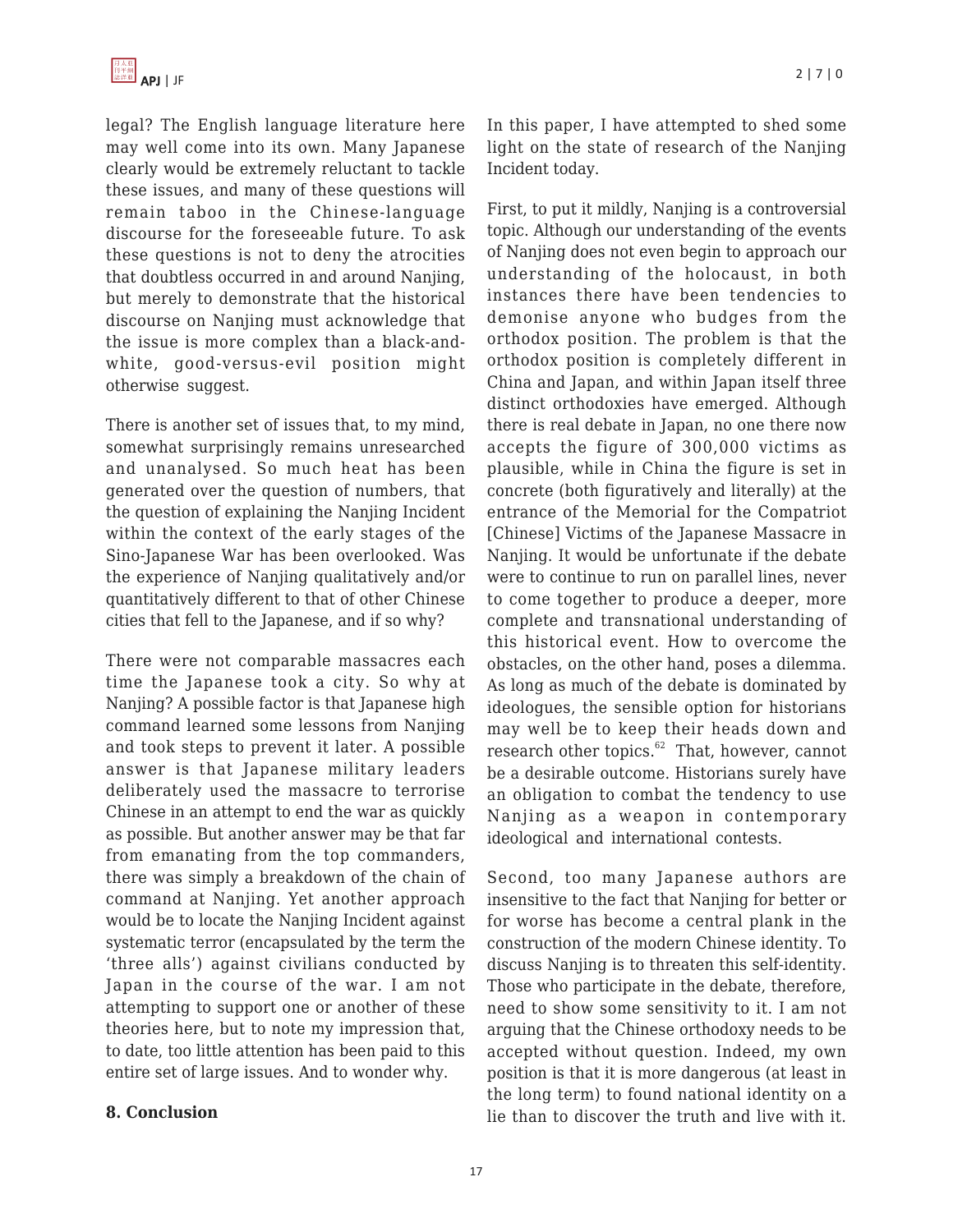However, some effort does need to be made (at both extremes of the debate) to avoid the use of violent and inflammatory language, and to show a much greater awareness of and sensitivity to the moral implications of historical inquiry.

Third, historians are obliged to examine calmly the primary materials and reconstruct the history of Nanjing on the basis of what those materials say. Some who write on Nanjing clearly want to absolve the Japanese of all blame, while others want to depict the Japanese as a uniquely brutal and ruthless race. Neither position should form the starting point of any discussion of the events in Nanjing – although, of course, either might be the conclusion of any such examination. The publication of as many primary materials as possible is clearly an essential condition to this approach, so the discovery and publication of as much as possible must be encouraged.

Finally, a dialogue among historians working on the Nanjing Incident needs to be promoted. One such forum can be provided by the English language, where researchers from both Japan and China can debate with researchers from third-party countries such as the USA, Canada Britain and Australia. The problem with the Chinese and Japanese language discourses is that they are both so insular and the political environments are so charged. It is in the market of ideas and through constant debate (including, perhaps, the mediation provided by third-party historians), that the truth will be approached.

# **References**

Anon., 1997, 'Nihon de rensö "Nankin daigyakusatsu" 83% … Chügoku kyösantö no kikanshi ga chösa' (83 per cent think of the 'great Nanjing massacre' when asked about Japan … A [Chinese] Communist Party paper survey), Asahi shinbun, 17 February 1997 (evening edition), p. 2.

Anon., 1998, 'The Woman Who Wouldn't Forget', Reader's Digest, 1 September 1998, available at http://www.irischang.net/index.cfm.

Ara Ken'ichi, 1987/2002, 'Nankin jiken' Nihonjin 48-nin no shögen (The 'Nanjing incident': The testimony of 48 Japanese), Tokyo: Shögakkan Bunko.

Askew, David, 2000, 'Honda Katsuichi, The Nanjing Massacre: A Japanese Journalist Confronts Japan's National Shame', Asian Studies Association of Australia (Electronic Journal:

<http://www.uws.edu.au/social/asaa/news.html>), no. 10, August.

Askew, David, 2001a, 'The Nanjing Incident: An Examination of the Civilian Population', Sino-Japanese Studies, vol. 13, no. 2, March, pp. 2-20.

Askew, David, 2001b, 'The Japanese Debate on the Nanjing Incident: An Overview', Asian Studies Association of Australia (Electronic Journal:

<http://www.uws.edu.au/social/asaa/news.html>), no. 15, May.

Askew, David, 2002a, 'The International Committee for the Nanking Safety Zone: An Introduction', Sino-Japanese Studies, vol. 14, April, pp. 3-23.

Askew, David, 2002b 'The Nanjing Incident: Recent Research and Trends', Electronic Journal of Contemporary Japanese Studies (<http://www.japanesestudies.org.uk/>).

Askew, David, 2002c, 'Kitamura Minoru, 'Nankin jiken' no tankyü — *Sono jitsuz*ö o motomete', Japanese Studies, vol. 22, no. 1, May, pp. 79-82.

Askew, David, 2002d, 'Nanking 1937-38: The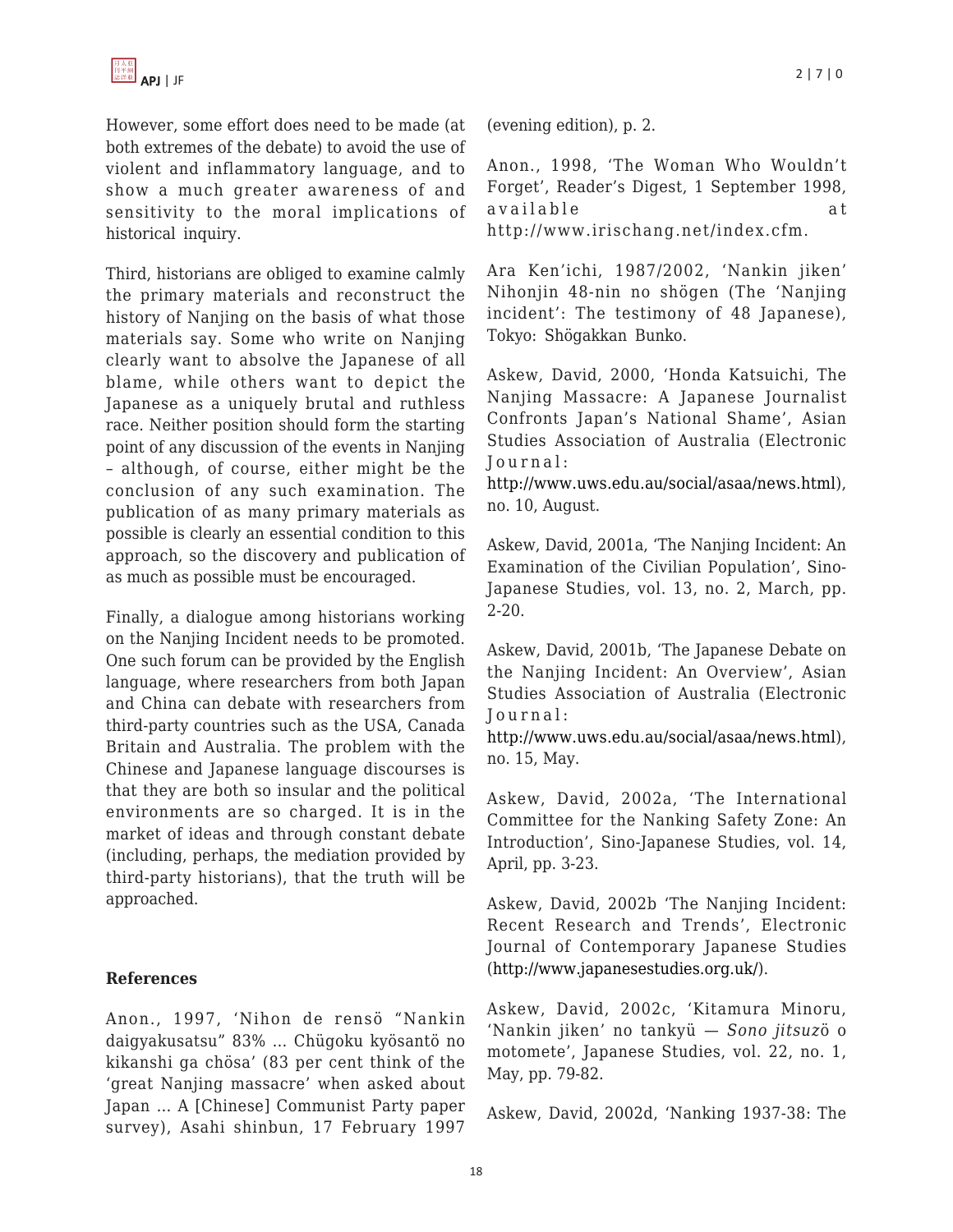

Evidence from the Diary of John Rabe', Ritsumeikan Journal of Asia Pacific Studies, vol. 9, pp. 95-122.

Askew, David, 2003a, 'Defending Nanking: An Examination of the Capital Garrison Forces', Sino-Japanese Studies, vol. 15, April, pp. 148-73. Askew, David, 2003b, 'Buried Bodies, Hidden History: Towards an Estimate of the Scale of Japanese Atrocities in Nanjing', Ritsumeikan Journal of Asia Pacific Studies, vol. 13.

Askew, David, 2004, 'The Contested Past: History and Semantics in the Nanjing Debate', Ritsumeikan International Affairs, March (forthcoming).

Askew, David, forthcoming a, 'Westerners in Occupied Nanking: December 1937 to February 1938', in Bob Tadashi Wakabayashi (ed.), The Nanking Atrocity: Complicating the Picture (forthcoming).

Askew, David, forthcoming b, 'Population and Victimization Statistics', in Bob Tadashi Wakabayashi (ed.), The Nanking Atrocity: Complicating the Picture (forthcoming).

Askew, David, unpublished manuscript, 'The Military Death Toll in Nanking: An Examination of the Fate of the Capital Garrison Forces'.

Azuma Shirö san no Nankin saiban o sasaeru kai (ed.), 2001, Kagai to yurushi — Nankin daigyakusatsu to Azuma Shirö saiban (Harm and forgiveness: The great Nanjing massacre and the Azuma Shirö trial), Tokyo: Gendai Shokan.

Brook, Timothy, 2001a, 'The Creation of the Reformed Government in Central China, 1938', in David P. Barrett and Larry N. Shyu (eds.), Chinese Collaboration with Japan, 1932-1945: The Limits of Accommodation, Stanford, California: Stanford University Press, 2001.

Brook, Timothy, 2001b, 'The Tokyo Judgement

and the Rape of Nanking', The Journal of Asian Studies, vol. 60, no. 3, August, pp. 673-700.

Brook, Timothy, forthcoming, 'Sino-Japanese Collaboration during the Rape of Nanking (Jimmy Wang's Tour of Duty along the Border between Good and Evil)', in Bob Tadashi Wakabayashi (ed.), The Nanking Atrocity: Complicating the Picture (forthcoming).

Brook, Timothy, (ed.), 1999, Documents of the Rape of Nanking, Ann Arbor: University of Michigan Press.

Buruma, Ian, 1999, 'The Joys and Perils of Victimhood', New York Review of Books, April 8, pp. 4-9.

Chang, Iris, 1997, The Rape of Nanking: The Forgotten Holocaust of World War II, New York: Basic Books.

Cohen, Paul A., 1997, History in Three Keys: The Boxers as Event, Experience, and Myth, New York: Columbia University Press.

Eykholt, Mark, 2000, 'Aggression, Victimization, and Chinese Historiography of the Nanjing Massacre', in Joshua A. Fogel (ed.), The Nanjing Massacre in History and Historiography, Berkeley and Los Angeles, California: University of California Press, 2000.

Fogel, Joshua A., 1998, Review of The Rape of Nanking: The Forgotten Holocaust of World War II, by Iris Chang, Journal of Asian Studies, vol. 57, no. 3, August, pp. 818-19.

Fogel, Joshua A., 1999a, 'Correspondence: How Bad Was the Nanking Massacre?', Letters to the editor, The Los Angeles Times, 15 August.

Fogel, Joshua A., 1999b, 'Airisu Chan no egaku Nankin jiken no gonin to henken' (The misunderstandings and biases of the Nanjing Incident as depicted by Iris Chang), Sekai, no. 667, November, pp. 252-57.

Fogel, Joshua A., 2000, 'The Controversy over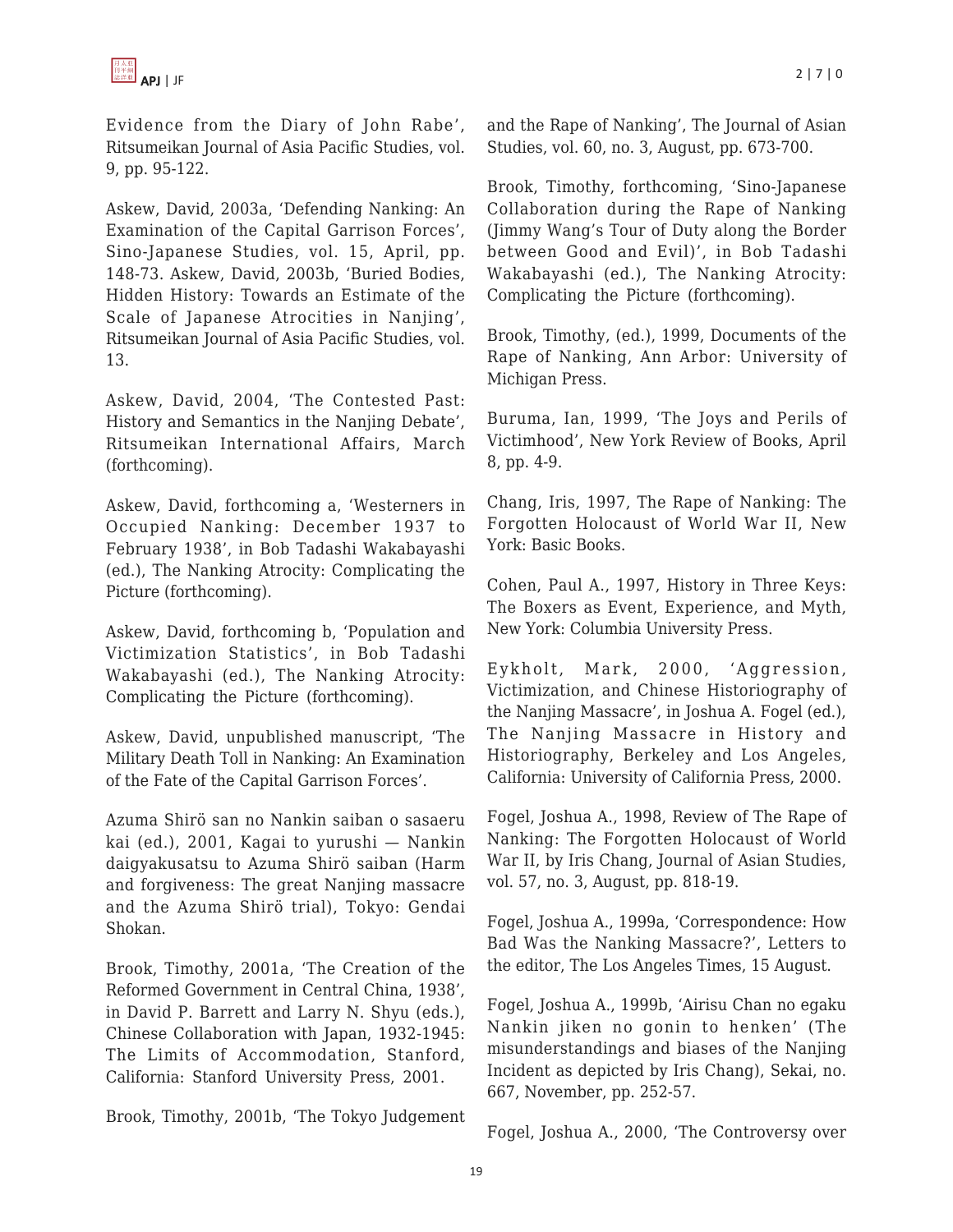

Iris Chang's Rape of Nanking', Japan Echo, vol. 27, no. 1, February, pp. 55-57.

Fogel, Joshua A. forthcoming, 'The Nanking Atrocity and Chinese Memory', in Bob Tadashi Wakabayashi (ed.), The Nanking Atrocity: Complicating the Picture (forthcoming).

Fogel, Joshua A., (ed.), 2000, The Nanjing Massacre in History and Historiography, Berkeley and Los Angeles, California: University of California Press.

Gao Xingzu et al., 1962, 'Riben giguozhuyi zai Nanjing datusha' (Japanese imperialism and the massacre in Nanjing), translated by Robert Gray at [http://www.cnd.org/njmassacre/njm-tran,](http://www.cnd.org/njmassacre/njm-tran) last accessed 21 March 2001.

Gibney, Frank, 1999, 'Editor's Introduction', in Honda Katsuichi, The Nanjing Massacre: A Japanese Journalist Confronts Japan's National Shame, Armonk, New York: M. E. Sharp, 1999.

Hata Ikuhiko, 1986, Nankin jiken — 'Gyakusatsu' no közö (The Nanjing incident: The structure of a 'massacre'), Tokyo: Chükö Shinsho.

Hata Ikuhiko, 1993, 'Rönsöshi kara mita Nankin gyakusatsu jiken' (The Nanjing massacre as seen from a history of the debate [on Nanjing]), in Shöwashi no nazo o ou (The puzzles of Shöwa history), Tokyo: Bungei Shunjü, vol. 1.

Hata Ikuhiko, 1995, Nanjing datusha zhenxiang: Riben jiaoshou de lunshu, Hong Kong: Shangwu Yinshudian. Translation of Hata (1986).

Hata Ikuhiko, 1998a, Gendaishi no söten (Issues of modern Japanese history), Tokyo: Bungei Shunjü.

Hata Ikuhiko, 1998b, 'The Nanking Atrocities: Fact and Fable', Japan Echo, vol. 25, no. 4, August 1998, pp. 47-57.

Hata Ikuhiko, 1998/1999, 'Nankin gyakusatsu jiken – Kazu no kösatsu' (The Nanjing massacre: Examining the numbers), in Hata Ikuhiko, Gendaishi no hikari to kage (Light and shadow: Essays on modern history), Tokyo: Gurafusha, 1999. Translation of Hata (1998b).

Hayase Toshiyuki, 1999, Shögun no shinjitsu – Nankin jiken Matsui Iwane jinbutsuden (The general's truth: A biography of Matsui Iwane of the Nanjing incident), Tokyo: Köjinsha.

Hein, Laura and Mark Selden, eds., 2000, Censoring History: Citizenship and Memory in Japan, Germany and the United States, Armonk: M.E. Sharpe.

Higashinakano Shüdö, 1998, 'Nankin gyakusatsu' no tettei kenshö (A thorough investigation of the 'Nanjing massacre'), Tokyo: Tendensha.

Higashinakano Shüdö, 2001, Quedi jianzheng 'Nanjing datusha' (A thorough investigation of the 'Nanjing massacre'), translated by Qiu Zhenrui, Taipei: Qianwei Chubanshe. Translation of Higashinakano (1998).

Higashinakano Shüdö and Fujioka Nobukatsu, 1999, 'Za × Reipu × obu × Nankin' no kenkyü — Chügoku ni okeru 'jöhösen' no teguchi to senryaku (Research on The Rape of Nanjing: China's methods and strategy in the 'information war'), Tokyo: Shödensha.

Higashinakano Shüdö (ed.), 2002, Nankin 'gyakusatsu' kenkyü no saizensen (Heisei 14 nen-ban) – Nihon 'Nankin' gakkai nenpö (The frontlines of research of the Nanjing 'massacre': The 2002 Japan Nanjing Research Association annual report), Tokyo: Tendensha.

Higashinakano Shüdö (ed.), 2003a, 1937 Nankin köryakusen no shinjitsu – Shin shinryö hakkutsu (The truth of the 1937 battle for Nanjing: A new material unearthed), Tokyo: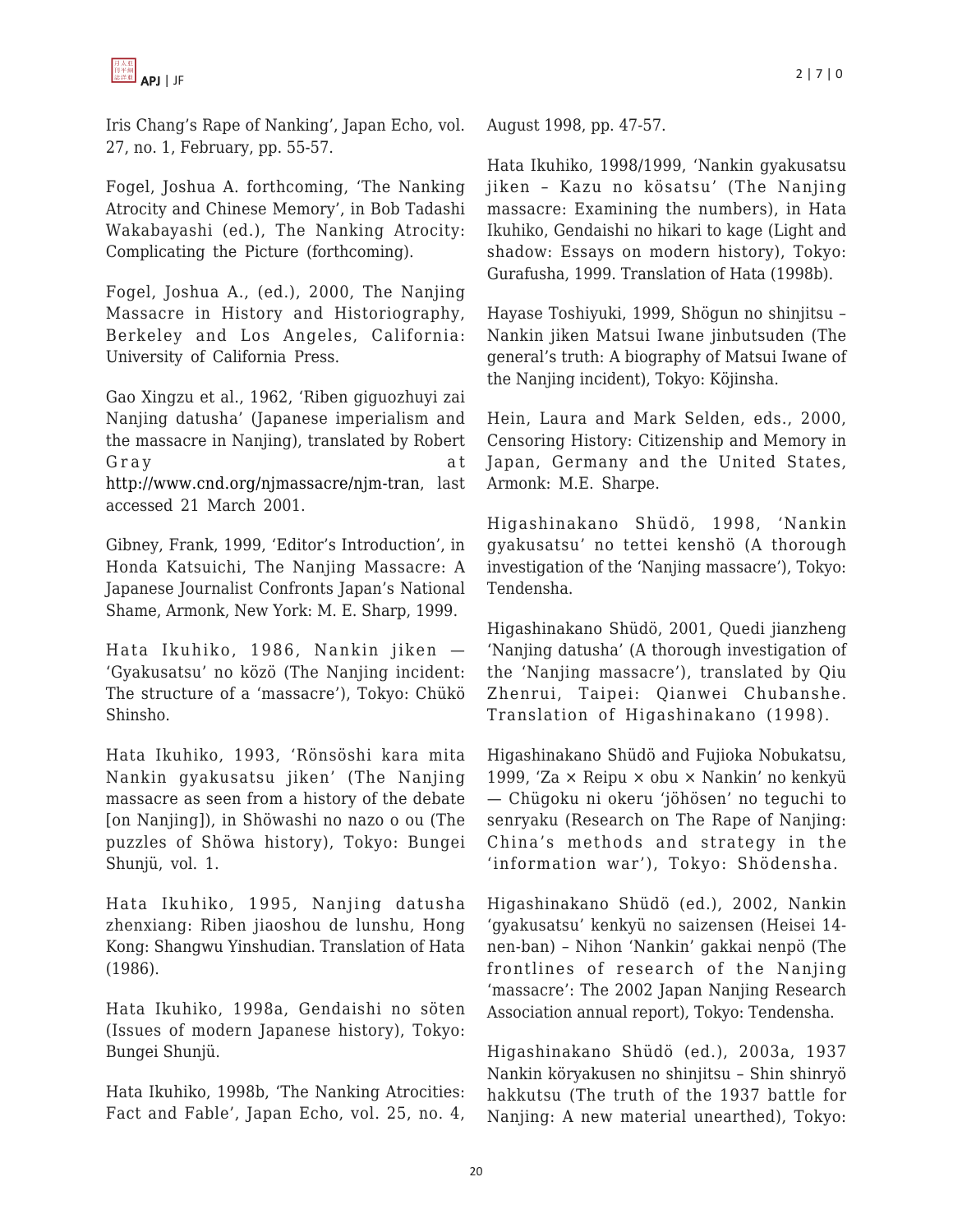

Shögakkan Bunko.

Higashinakano Shüdö (ed.), 2003b, Nankin 'gyakusatsu' kenkyü no saizensen (Heisei 15 nen-ban) – Nihon 'Nankin' gakkai nenpö (The frontlines of research of the Nanjing 'massacre': The 2003 Japan Nanjing Research Association annual report), Tokyo: Tendensha.

Hoffman, Michael, 2001, 'Internet Hate-Porn Novels Inflame Historical Passions', The Japan Times, June 3.

Honda Katsuichi, 1999, The Nanjing Massacre: A Japanese Journalist Confronts Japan's National Shame, Armonk, New York: M. E. Sharp.

Honda Katsuichi, Watanabe Harumi, and Hoshi Töru, Nankin daigyakusatsu rekishi kaizanha no haiboku — Ri Shüei meiyo kison saiban kara mirai e (The defeat of the rewriters of the history of the great Nanjing massacre: From the Li Xiuying libel case to the future), Tokyo: Kyöikushiryö Shuppankai.

Horo Tomio (ed.), 1973, Nankin jiken (The Nanjing incident), vol. 9 of Nicchü sensöshi shiryö henshü iinkai (ed.), Nicchü Sensöshi shiryö (Historical materials of the Sino-Japanese War), Tokyo: Kawade Shobö Shinsha.

Hora Tomio (ed.), 1985, Nicchü sensö Nankin daizangyaku jiken shiryöshü (Materials on the great Nanjing atrocity of the Sino-Japanese War), vol. 2, Eibun shiryöhen (English materials), Tokyo: Aoki Shoten.

Hora Tomio, 1987, Nanjing datusha (The great Nanjing massacre), translated by Mao Lianghong and Zhu Agen, Shanghai: Shanghai Yiwen Chubanshe.

Hora Tomio, Fujiwara Akira, and Honda Katsuichi (eds.), 1987, Nankin jiken o kangaeru (Thinking about the Nanjing incident), Tokyo: Ötsuki Shoten.

Hora Tomio, Fujiwara Akira, and Honda Katsuichi (eds.), 1988, Nankin daigyakusatsu no genba e (To the site of the great massacre of Nanjing), Tokyo: Asahi Shinbusha.

Hora Tomio, Fujiwara Akira, and Honda Katsuichi (eds.), 1982, Nankin daigyakusatsu no kenkyü (Research of the great Nanjing massacre), Tokyo: Banseisha.

Hsü Shuhsi (ed.), 1939, Documents of the Nanking Safety Zone, Shanghai: Kelly & Walsh.

Hu, Hua-ling, 2000, American Goddess at the Rape of Nanking: The Courage of Minnie Vautrin, Carbondale: Southern Illinios University Press.

Igarashi Zennojö, 2000, Ketteiban Nankin jiken no shinjitsu (The truth of the Nanjing incident: The final word), Tokyo: Bungeisha.

Igarashi Zennojö, 2002, Nankin jiken no hansei to heiwa no köchiku ni tsuite (On regrets for the Nanjing incident and the creation of peace), Tokyo: Bungeisha.

Inoue Hisashi, 1987, 'Nankin jiken to itai maisö mondai' (The Nanjing incident and the issue of burials), in Hora Tomio, Fujiwara Akira, and Honda Katsuichi (eds.) Nankin jiken o kangaeru (Thinking about the Nanjing incident), Tokyo: Ötsuki Shoten, 1987.

Inoue Hisashi, 1988, 'Itai maisö kara mita Nankin jiken giseishasü' (The number of victims in the Nanjing incident as seen from the burials of the dead), in Hora Tomio, Fujiwara Akira, and Honda Katsuichi (eds.), Nankin daigyakusatsu no genba e (To the Site of the Great Massacre of Nanjing), Tokyo: Asahi Shinbusha, 1988.

Ishida Yüji (ed.), 2001, Shiryö Doitsu Gaikökan no mita Nankin jiken (Materials: The Nanjing incident witnessed by German Diplomats), Tokyo: Ötsuki Shoten.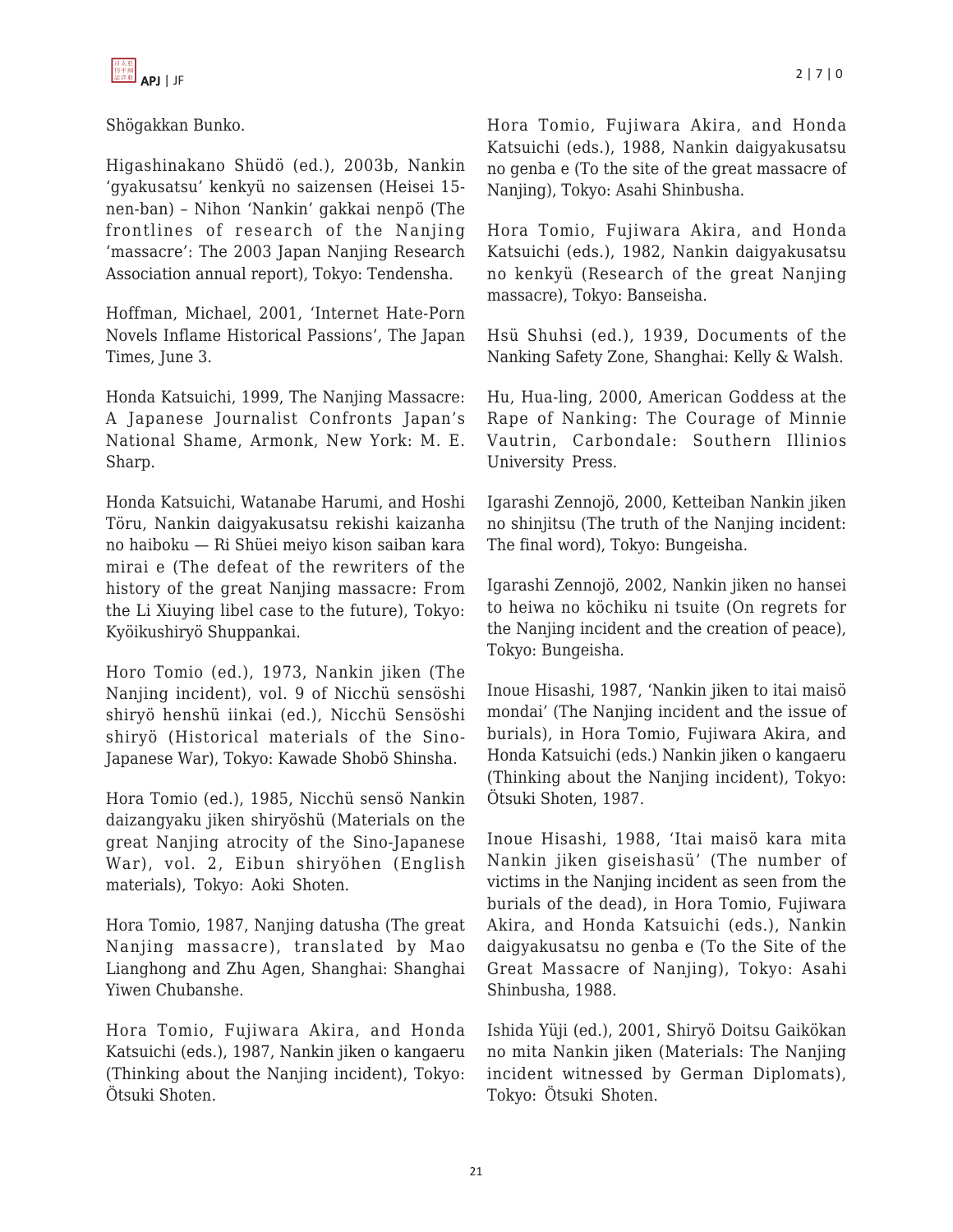Itakura Yoshiaki, 1986, 'Matsui Iwane Nikki no kaizan ni tsuite' (On the Fabrication of Matsui Iwane's Diary), Bungei Shunjü, January, pp. 186-194.

Itakura Yoshiaki, 1999, Hontö wa kö datta Nankin jiken (The truth about the Nanjing incident), Tokyo: Nihon Tosho Kankökai.

Kanemaru Yüichi, 2000, 'Chüshi Kensetsu Shiryö Seibi Iinkai to sono Shühen – "Shina Jihen"-ki Nihon no tai-Chügoku chösa katsudö o meguru shüsaku' (A Study of the 'Chüshi Kensetsu Shiryö Seibi Iinkai' during the 'China Incident', 1937-1942), Ritsumeikan Keizaigaku, vol. 49, no. 5, December, pp. 93-127.

Kanemaru Yüichi, 2002, 'Kyokuron no keifu — Nankin jiken-ki ni okeru tosho ryakudatsu mondai no kenshö' (The genealogy of a distorted theory: An examination of the issue of looting at the time of the Nanjing incident), Ritsumeikan kokusai gengo bunka kenkyü, vol. 40, no. 2, pp. 123-38.

Kasahara Tokushi, 1992, 'Nankin böeisen to Chügokugun' (The battle to defend Nanjing and the Chinese army), in Hora Tomio, Fujiwara Akira, and Honda Katsuichi (eds.), Nankin daigyakusatsu no kenkyü (Research of the great Nanjing massacre), Tokyo: Banseisha, 1992.

Kasahara Tokushi, 1995, Nankin nanminku no hyakunichi — Gyakusatsu o mita gaikokujin (The 100 days of the Nanjing refugee [safety] zone: Foreigners who witnessed the massacre), Tokyo: Iwanami Shoten.

Kasahara Tokushi, 1997, Nankin jiken (The Nanjing incident), Tokyo: Iwanami Shinsho.

Kasahara Tokushi, 1998, "Shinsho Nankin jiken no keisai shashin ni tsuite" (On the photograph used in my book Nankin jiken [Nanking incident]), Tosho, April. Available at http://www.history.gr.jp/nanking/books\_tosho\_1 99804.html

Kasahara Tokushi, 1999, Nankin jiken to sankö sakusen — Mirai ni ikasu sensö no kioku (The Nanjing incident and the three alls: Remembering the war for the future), Tokyo: Ötsuki Shoten.

Kasahara Tokushi, 2001, book review of Joshua A. Fogel ed. (2000) and Timothy Brook ed. (1999), Monumenta Nipponica, vol. 56, no. 2, pp. 266-69.

Kasahara Tokushi, 2002, Nankin jiken to Nihonjin – Sensö no kioku o meguru nashonarizumu to guröbarizumu (The Nanjing incident and the Japanese: Nationalism and globalism in memory of the war), Tokyo: Kashiwa Shobö.

Katogawa Kötarö, '"Shögen ni yoru Nankin senshi" — Sono sökatsuteki kösatsu' (A history of the battle of Nanjing from testimony: An overview), Kaikö, March.

Kitamura Minoru, 2001, 'Nankin jiken' no tankyü — Sono jitsuzö o motomete (An enquiry into the 'Nanjing incident': The search for the true picture), Tokyo: Bunshun Shinsho.

Manne, Robert, 2002, **'**Blind to Truth, and Blind to History', Sydney Morning Herald, 16 December 2.

Matsumura Toshio, 1998, 'Nankin gyakusatsu' e no daigimon (Serious doubts about the 'Nanjing massacre'), Tokyo: Tendensha.

Matsuo Ichirö, 2003, Puropagandasen 'Nankin jiken' — Hiroku shashin de miru 'Nankin daigyakusatsu' no shinjitsu (The Nanjing incident as a propaganda war: The truth of the 'great Nanjing massacre' as seen through secret photographs), Tokyo: Köjinsha.

'Nanjing datusha' shiliao bianji weiyuanhui and Nanjing tushuguan (eds.), 1997, Qin-Hua Rijun Nanjing datusha shiliao (Source materials relating to the great massacre committed by the Japanese army in Nanjing), Nanjing: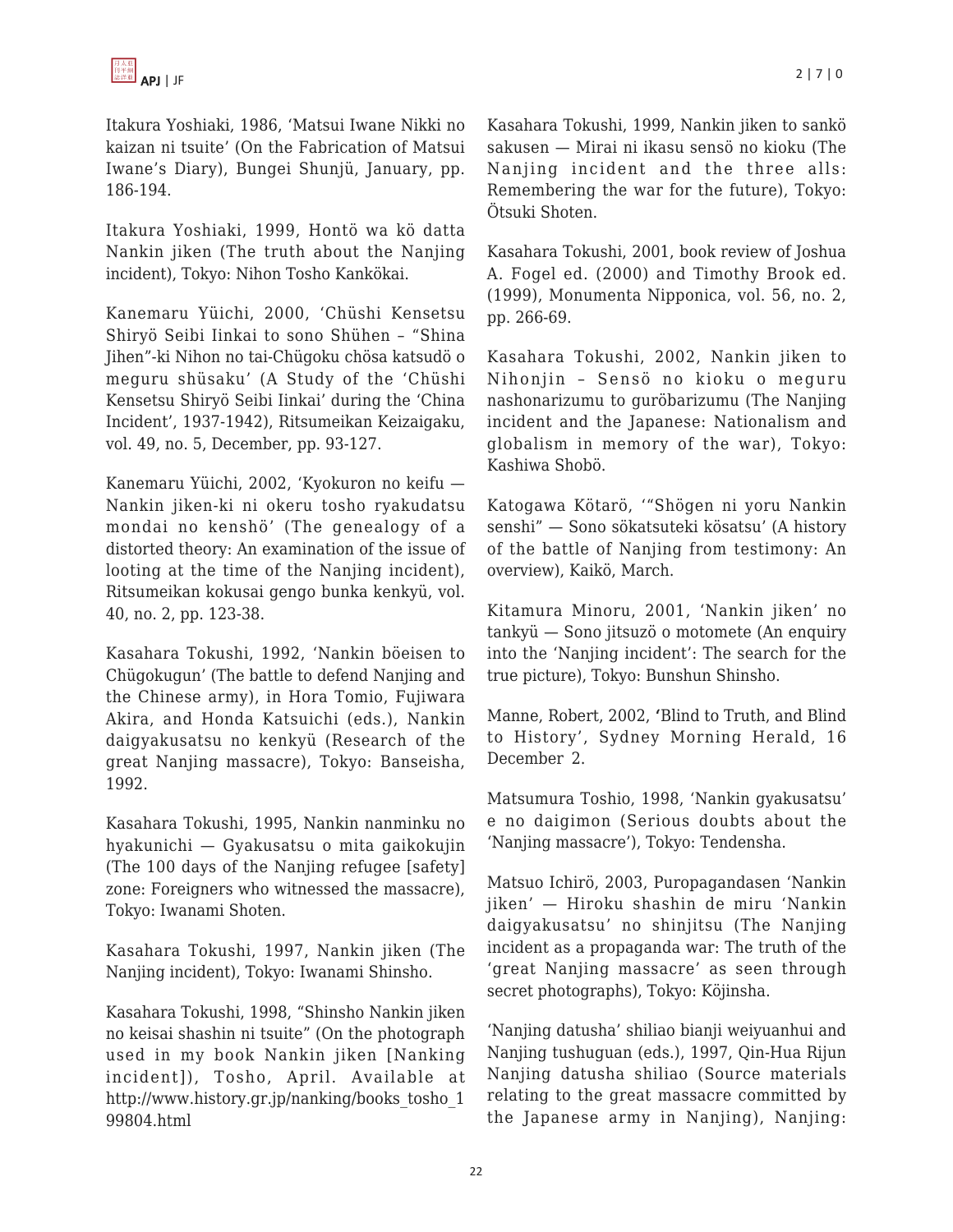Jiangsu Guji Chubanshe.

Nankin jiken chösa kenkyükai (ed.), 1992, Nankin jiken shiryöshü (Materials on the Nanjing incident), vol. 1, Amerika kankei shiryöhen (American materials), Tokyo: Aoki Shoten.

Nankin jiken chösa kenkyükai (ed.), 1999, Nankin daigyakustsu hiteiron 13 no uso (Thirteen lies by the deniers of the great Nanjing massacre), Tokyo: Kashiwa Shobö.

Nankin senshi henshü iinkai (ed.), 1993a, Nankin senshi (A history of the battle of Nanjing), expanded and revised edition, Tokyo: Kaikösha.

Nankin senshi henshü iinkai (ed.), 1993b, Nankin senshi shiryöshü 1 (A history of the battle of Nanjing: Collected materials, vol. 1), revised and expanded edition, Tokyo: Kaikösha.

Nankin senshi henshü iinkai (ed.), 1993c, Nankin senshi shiryöshü II (A history of the battle of Nanjing: Collected materials, vol. 2), revised and expanded edition, Tokyo: Kaikösha. Aoki Shoten.

Pritchard, R. John, and Sonia Magbanua Zaide, 1981, The Tokyo War Crimes Trial, New York: Garland Publishers.

Rabe, John, 1997a, Der gute Deutsche von Nanking, herausgegeben von Erwin Wickert, Stuttgart: Deutsche Verlags-Anstalt.

Rabe, John, 1997b, Nankin no shinjitsu (The truth of Nanjing), Tokyo: Ködansha. Translation of Rabe (1997a).

Rabe, John, 1998, The Good Man of Nanking: The Diaries of John Rabe, edited by Erwin Wickert, translated by John E. Woods, New York: A. A. Knopf.

Sandall, Roger, 2002, 'Mr Windschuttle Versus the Professors', The Australian, 23 December.

Shokun! 2001, 'Ketteiban 'Nankin jiken' saishin hökoku' (The final word: The latest report on the Nanjing incident), Shokun!, February, pp. 128-212.

Smalley, Martha Lund, (ed.), 1997, American Missionary Eyewitnesses to the Nanking Massacre, 1937 - 1938, New Haven: Yale Divinity School Library.

Smythe, L. S. C., 1938, War Damage in the Nanking Area: December 1937 to March 1938. Urban and Rural Surveys, by Dr. Lewis Strong Casey Smythe and Assistants, on behalf of the Nanking International Relief Committee, Compiled June 1938, Shanghai: Mercury Press.

Suzuki Akira, 1982, edited by Cheng Jiashan et al., Tusha (Massacre), Taipei: Yuancheng Chubanshe.

Suzuki Akira, 1999, Shin 'Nankin daigyakusatsu' no maboroshi (The illusion of the great Nanjing massacre: Further thoughts), Tokyo: Asuka Shinsha.

Takemoto Tadao and Öhara Yasuo, 2000, The Alleged 'Nanking Massacre': Japan's Rebuttal to China's Forged Claims. Saishin 'Nankin daigyakusatsu' – Sekai ni uttaeru Nihon no enzai, Tokyo: Meiseisha.

Tanaka Masaaki, 2000, What Really Happened in Nanking: The Refutation of a Common Myth, Tokyo: Sekai Shuppan.

Tanaka Masaaki, 1987/2001, Nankin jiken no sökatsu – Gyakusatsu hitei no ronkyo (The Nanjing incident summed up: The grounds of the denial of a massacre), Tokyo: Tendensha.

Timperley, H. J., (ed.), 1938a, What War Means: The Japanese Terror in China – A Documentary Record, London: Victor Gollancz.

Timperley, H. J., (ed.), 1938b, The Japanese Terror in China, New York: Modern Age Books.

Tomisawa Shigenobu, 2003, Nankin jiken no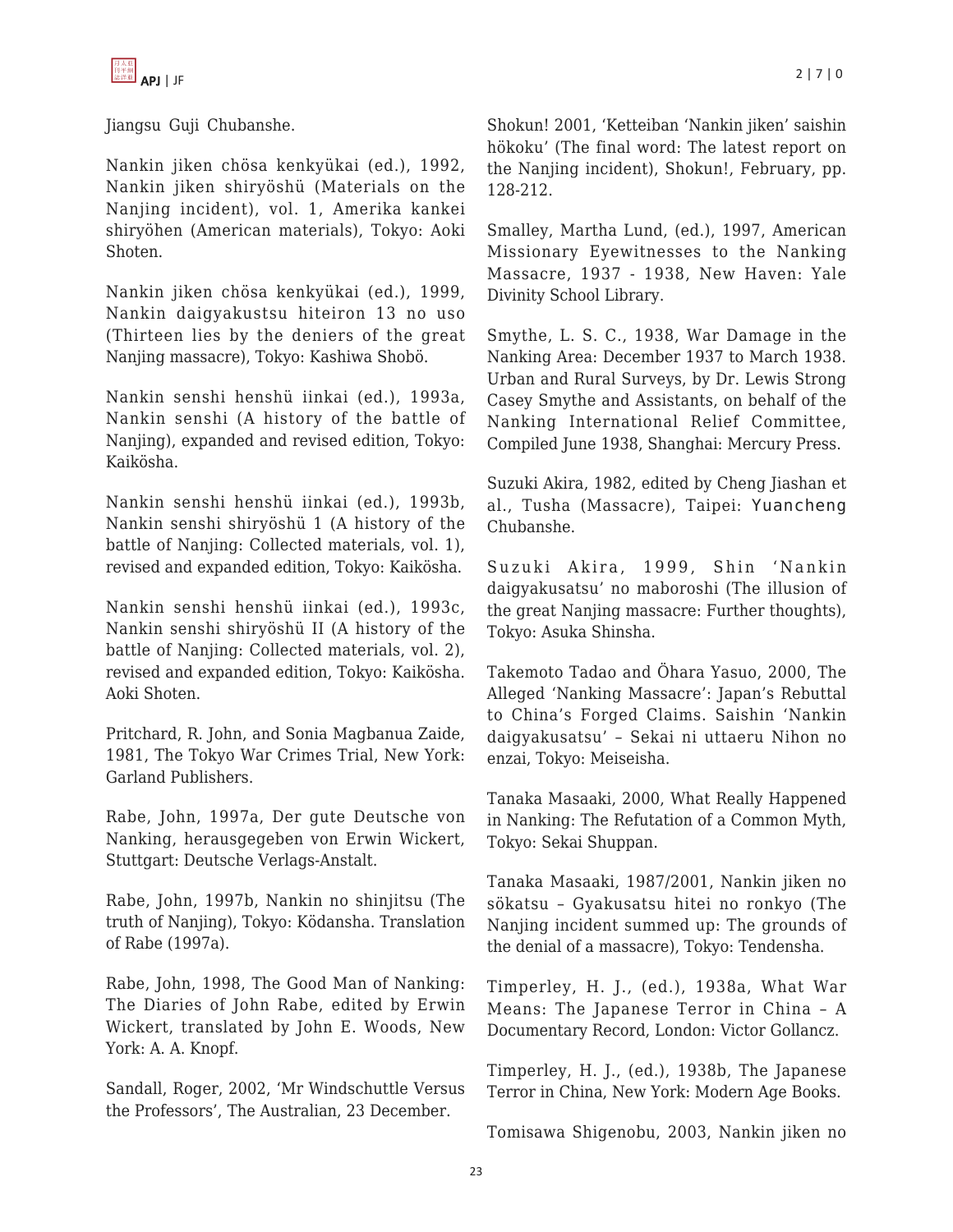kakushin — Dētabēsu ni yoru jiken no kaimei (The core of the Nanjing incident: Solving the incident through a data base), Tokyo: Tendensha.

Unemoto Masaki, 1998, Shinsö Nankin jiken — Rābe nikki no kenshö (The True Nanjing incident: An examination of the Rabe diary), Tokyo: Kenpakusha.

Vallace, Charles, 1998, 'America o yurugasu "Za  $\times$  Reipu  $\times$  obu  $\times$  Nankin"' (The Rape of Nanking shocks America), Chüö Köron, August. Also available at http://www.history.gr.jp/nanking/books\_chuoko uron9808.html.

Vautrin, Minnie, 1999, Nankin jiken no hibi — Minii × Bötorin no nikki (Living the Nanjing incident: The diary of Minnie Vautrin), translated by Okada Ryönosuke and Ihara Yöko, Tokyo: Ötsuki Shoten.

Wakabayashi, Bob Tadashi, 2000, 'The Nanking 100-Man Killing Contest Debate: War Guilt Amid Fabricated Illusions', Journal of Japanese Studies, vol. 26, no. 2, Summer, pp. 307-40.

Wakabayashi, Bob Tadashi, 2001, 'The Nanjing Massacre: Now You See It, …', Monumenta Nipponica, vol. 56, no. 4, Winter, pp. 521-44.

Wakabayashi, Bob Tadashi, (ed.), forthcoming, The Nanking Atrocity: Complicating the Picture.

Yamamoto, Masahiro, 2000, Nanking: Anatomy of an Atrocity, Westport, Conn.: Praeger.

Yang, Daqing, 2000, 'The Challenges of the Nanjing Massacre: Reflections on Historical Inquiry', in Joshua A. Fogel (ed.), The Nanjing Massacre in History and Historiography, Berkeley and Los Angeles, California: University of California Press, 2000.

Yang, Daqing, 2001, 'The Malleable and the Contested: The Nanjing Massacre in Postwar China and Japan', in T. Fujitani, Geoffrey M. White and Lisa Yoneyama (eds.), Perilous Memories: The Asia Pacific War(s), Durham and London: Duke University Press, 2001.

Yoshida, Takashi, 2000, 'A Battle over History: The Nanjing Massacre in Japan', in Joshua A. Fogel (ed.), The Nanjing Massacre in History and Historiography, Berkeley and Los Angeles, California: University of California Press, 2000.

Yoshimoto Sakae, 2001, Nankin daigyakusatsu no öuso – Naze itsumade makaritöru ka (The lies of the great Nanjing massacre: Why do they continue to remain unchallenged?), Tokyo: Tökyö Tosho Shuppankai.

Zhang Kaiyuan (ed.), 2001, Eyewitnesses to Massacre: American Missionaries Bear Witness to Japanese Atrocities in Nanjing, Armonk, New York: M. E. Sharpe.

Zhongguo dier lishi dang'anguan and Nanjing shi dang'anguan (eds.), 1997, Qin-Hua Rijun Nanjing datusha dang'an (Archival documents relating to the great massacre committed by the Japanese army in Nanjing), Nanjing: Jiangsu Guji Chubanshe.

Zhongguo Guomindang zhongyang weiyuanhui dangshi weiyuanhui (ed.), 1987a, Geming wenxian (Revolutionary documents), vol. 108, Rijun zai-Hua baoxing – Nanjing datusha (Atrocities committed by the Japanese Army in China: The great Nanjing massacre), vol. 1, Taipei: Zhongyang Wenwu Gongyingshe.

Zhongguo Guomindang zhongyang weiyuanhui dangshi weiyuanhui (ed.), 1987b, Geming wenxian (Revolutionary documents), vol. 109, Rijun zai-Hua baoxing – Nanjing datusha (Atrocities committed by the Japanese Army in China: The great Nanjing massacre), vol. 2, Taipei: Zhongyang Wenwu Gongyingshe.

Zhongguo renmin zhengzhi xieshanghuiyi quanguo weiyuanhui wenshi ziliao yanjiu weiyuanhui 'Nanjing baoweizhan' bianshenzu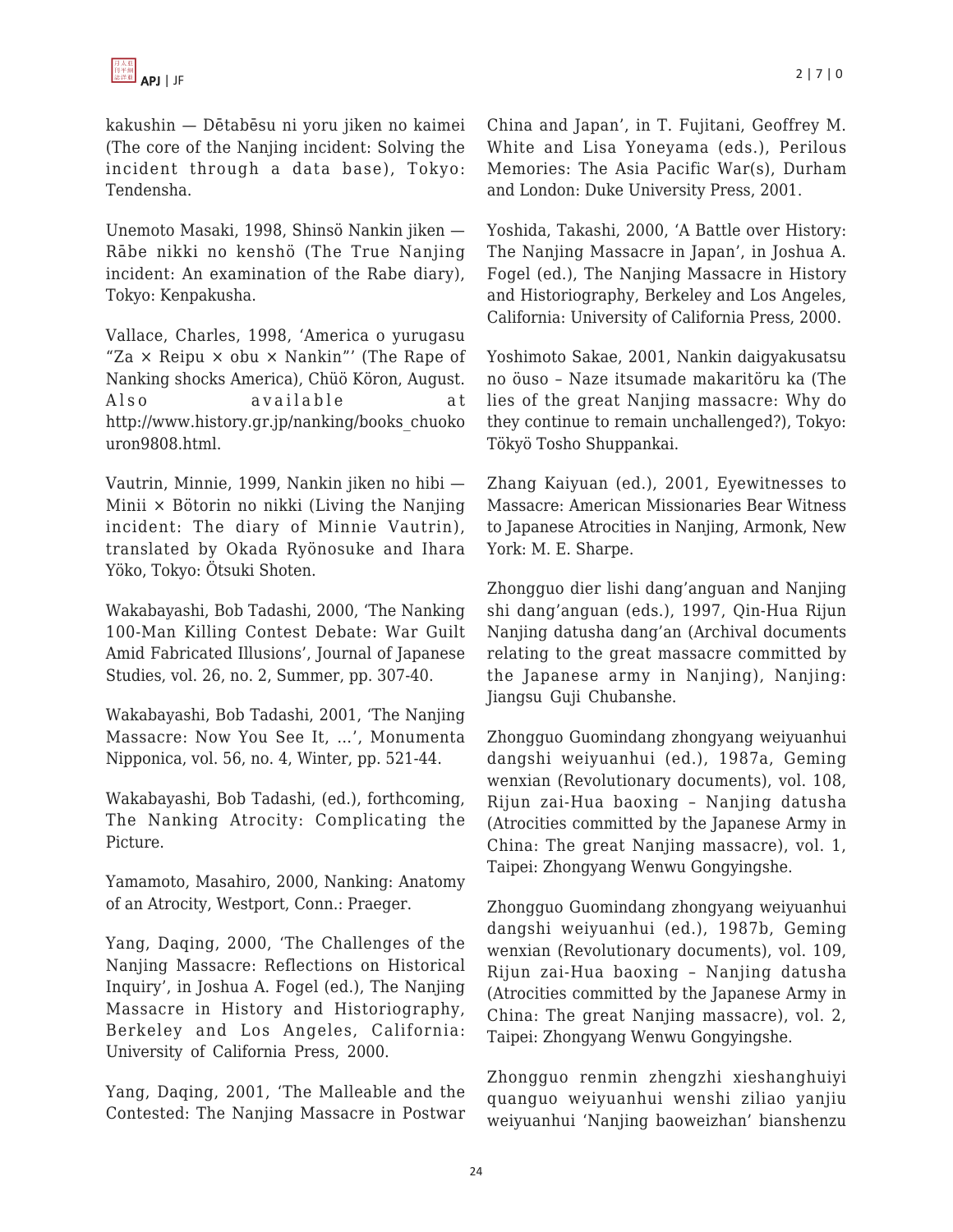(ed.), 1987, Yuan Guomindang jiangling kang-Ri zhanzheng qinliji: Nanjing baoweizhan (Personal experiences of former Nationalist Party generals in the War of Resistance against Japan: The defence of Nanjing), Beijing: Zhongguo Wenshi Chubanshe.

Zhongyang dang'anguan, Zhongguo dier lishi dang'anguan, and Jilinsheng shehui kexueyuan (eds.), 1995, Nanjing datusha (The great Nanjing massacre), Beijing: Zhonghua Shuju.

Zhu Chengshan et al. (eds.), 1998, Qin-Hua Rijun Nanjing datusha waiji renshi zhengyanji (A collection of the testimony of foreigners about the invading Japanese military's great Nanjing massacre), Nanjing: Jiangsu Renmin Chubanshe.

David Askew is Associate Professor, Ritsumeikan Asia Pacific University and Monash University

<sup>1</sup> My own views of Nanjing have evolved in part through a long-running e-mail conversation with Bob Wakabayashi. I would like to take this opportunity to acknowledge the impact Bob has had. I would also like to express my gratitude to A. G. Geddes and Peter Kirby. Both read through and commented on drafts of this paper. An early version of this paper was published as Askew (2002b), and is reprinted here with the permission of the editor of the Electronic Journal of Contemporary Japanese Studies.

 $2$  Even the terminology for the incident itself is controversial. Of the various terms that have been used, 'Nanjing Incident' is, I believe, the most neutral, and one that is particularly beneficial in combating the arguments of the deniers. While it is possible, after all, to deny that a 'great massacre' occurred (depending on one's definition of 'great' and 'massacre'), it is impossible to deny that an 'incident' occurred.

 $3$  On this point, see, for instance, Buruma (1999). The Chinese diaspora has played a major role in bringing the Nanjing Incident to international attention. There is no simple explanation for the fact that overseas Chinese in countries such as the USA have felt the need to place such an emphasis on the atrocities at Nanjing. The desire for a strong national identity is understandable, but it is unfortunate that victimhood should play such a crucial role in the construction of this identity. It is possible that a shared sense of outrage and victimhood helps create links between members of the community. It is perhaps even possible, as at least one American journalist has speculated, that within a system of preferential treatment, there are social, political and economic gains to be had from being defined as a member of an ethnic group that has suffered a large-scale atrocity. See Vallace (1998).

 $<sup>4</sup>$  Chang (1997: chapter 10).</sup>

5 For the terms 'corpse minimiser' and 'corpse maximiser', see Askew (2004), Manne (2002) and Sandall (2002).

 $6$  Anon. (1997). Also cited in Yang (2001: 50).

 $7$  For an example of the anti-Japan and anti-Japanese sites that exist, see Hate Japan (http://www.hatejapan.com), cited in Hoffman (2001). For other organisations, see, for instance, the Chinese Alliance for Commemoration of the Sino-Japanese War Victims (http://www.ww2.org.hk/index.html), the Society for Studies of Japanese Aggression against China (Riben qin-Hua yanjiu xuehui), and the Alliance for Preserving the Truth of the Sino-Japanese War (<http://www.sjwar.org/home.htm>). Japan boasts several associations, including the left-wing Nankin jiken ch'sa kenky'kai (The Nanjing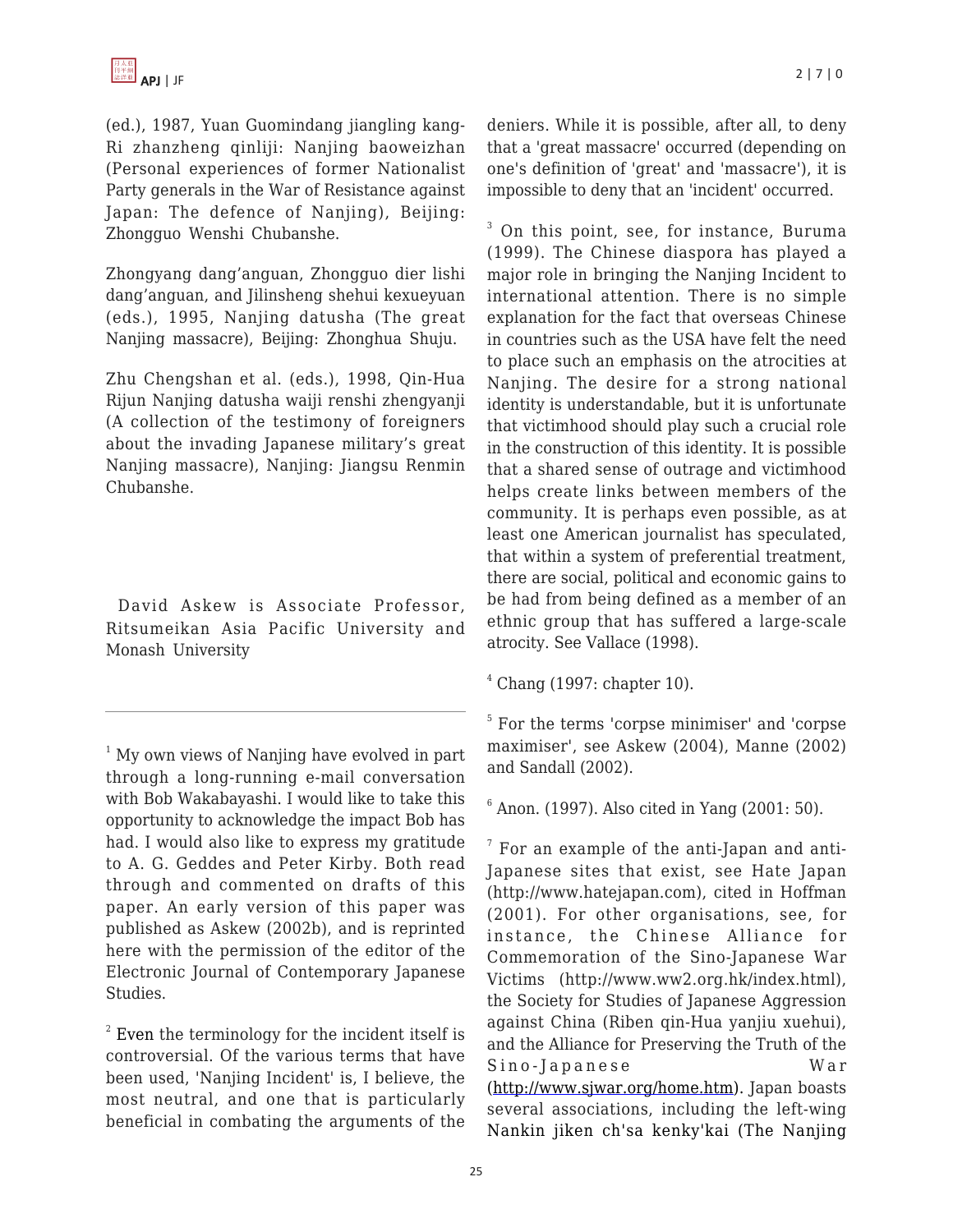incident survey and research association) and the right-wing Nankin jiken gakkai (The Nanjing incident studies association). For journals, see, in addition to the various publications of the Nankin jiken gakkai, including Higashinakano ed. (2002, 2003b), Kang-Ri zhanzheng yanjiu (The journal of studies of the Chinese War of Resistance against Japan) and Riben qin-Hua yanjiu (Studies of Japanese aggression against China), both of which frequently publish papers on Nanjing. One of the best sites on Nanjing (authored by a Japanese) is Nankin jiken shir'sh' (Materials on the Nanjing incident) ([http://members.at.infoseek.co.jp/NankingMass](http://members.at.infoseek.co.jp/NankingMassacre/) [acre/](http://members.at.infoseek.co.jp/NankingMassacre/)), while another superb site is Masato Kajimoto's 'Online Documentary: The Nanking Atrocities'

(http://journalism.missouri.edu/~jschool/nankin g/). Also see Nankin daigyakusatsu wa uso da (The great Nanjing massacre is a lie!) (<http://www.history.gr.jp/nanking/index.html>) and Nankin jiken shir' (Materials on the Nanjing incident) (<http://www.ne.jp/asahi/unko/tamezou/nankin/>). For major Chinese sites, see the WWW Memorial Hall of the Victims in the Nanjing Massacre (1937-1938) (http://www.arts.cuhk.edu.hk/NanjingMassacre /NM.html). Also see The Nanjing Massacre (http://www.cnd.org/njmassacre) and The Association for Victims of Japanese War Crimes ([http://members.tripod.com/~AVJWC/index.htm](http://members.tripod.com/~AVJWC/index.html) [l\)](http://members.tripod.com/~AVJWC/index.html). For Iris Chang as a best seller, see for instance anon. (1998), an article in an issue of the Reader's Digest with a photograph of Chang on the cover. The article is available on Chang's 'official' home page (http://www.irischang.net/index.cfm).

8 Even left-wing historians in Japan use 'incident', though often first attempt to please all by stating that the term 'Nanjing incident' is short for 'great Nanjing massacre incident' (Nankin daigyakusatsu jiken).

9 For some of the better collections, see, for

instance, Zhongguo renmin zhengzhi xieshanghuiyi quanguo weiyuanhui wenshi ziliao yanjiu weiyuanhui 'Nanjing baoweizhan' bianshenzu ed. (1987), Zhongyang dang'anguan, Zhongguo dier lishi dang'anguan, and Jilinsheng shehui kexueyuan eds. (1995), 'Nanjing datusha' shiliao bianji weiyuanhui and Nanjing tushuguan eds. (1997), and Zhongguo dier lishi dang'anguan and Nanjing shi dang'anguan eds. (1997). For a representative collection published in Taiwan, see the two volume set, Zhongguo Guomindang zhongyang weiyuanhui dangshi weiyuanhui ed. (1987a, 1987b). Some of the English language material has also been translated. See, for example, Zhu et al. eds. (1998).

 $10$  This can also be said about many of the photographs used by Iris Chang in her work.

 $11$  See Gao et al. (1962). The word 'misused' is from Eykholt (2000: 25). The 'imperialist and fascist' members of the Western community had been accused a decade previously of helping the Japanese to massacre innocent Chinese. See Xinhua yuebao, 1951, cited in Yang (2000: 178, note 93). Also see Eykholt (2000: 24-25).

 $12$  Chang (1997: 139). Chang has not misused her sources here: together with a number of other events depicted in her book, this is pure fiction. The issue of Iris Chang requires further research. Her book has been used in Japan by corpse minimisers to discredit all those who argue that atrocities took place. Given that Chang is so obviously wrong on important questions of fact, the conclusion drawn by some is that if Chang is wrong, then all who argue that atrocities took place are equally wrong. As rhetoric, this methodology is very effective, but clearly inappropriate. For a hard-hitting example, see Higashinakano and Fujioka (1999). The most significant reviews of Chang have been written by Joshua Fogel. See Fogel (1998, 1999a, 1999b, 2000).

 $13$  For my own views of the International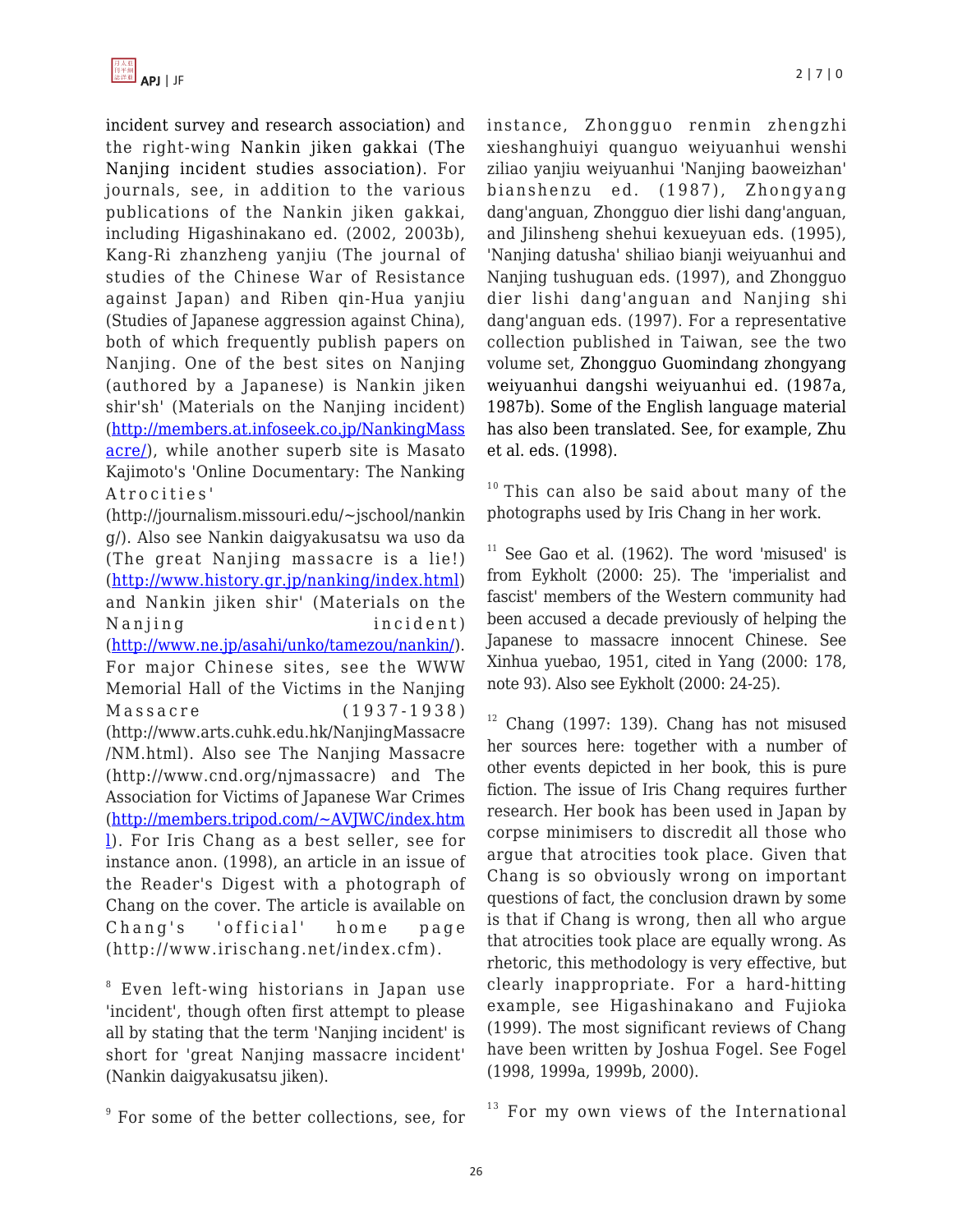Committee, see Askew (2002a, forthcoming a). Also see Kasahara (1995).

 $14$  For representative translations, see Hata (1995), Higashinakano (2001), Hora (1987), and Suzuki (1982).

 $15$ I have discussed what I see as the major flaws of Honda's work ' in particular his over-reliance on and uncritical acceptance of oral sources ' in Askew (2000).

 $16$  In this paper, I have endeavoured to give the author's names as they appear in the works I cite: the work cited here by Masahiro Yamamoto, for instance, gives his name in this order, rather than Yamamoto Masahiro.

 $17$  For an overview of the post-war debate in Japanese on Nanjing, see Yoshida (2000). Wakabayashi (2000) provides a very good introduction to the early debate.

 $18$  On this point, see Katogawa (1985: 18).

 $19$  Rabe's diary was published in Japanese as Nankin no shinjitsu (The truth of Nanjing). See Rabe (1997b).

<sup>20</sup> For the Japanese Society for History Textbook Reform, see their web-site (in English),

http://www.tsukurukai.com/eng/mokuji.htm. The Japanese version of the same (the Atarashii rekishi ky'kasho o tsukuru kai) is at [http://www.tsukurukai.com.html.](http://www.tsukurukai.com.html/) For a critical discussion, see Hein and Selden eds. (2000).

 $21$  For the Association for the Advancement of a Liberal View of History, see <http://www.jiyuu-shikan.org/e/index.html> and, in Japanese, http://www.jiyuu-shikan.org.html.

 $22$  For recent monographs alone, see, for example, Azuma Shir' san no Nankin saiban o sasaeru kai ed. (2001), Hayase (1999), Higashinakano (1998), Higashinakano and Fujioka (1999), Higashinakano ed. (2002, 2003a, 2003b), Honda, Watanabe, and Hoshi (2003), Igarashi (2000, 2002), Itakura (1999), Kasahara (1999, 2002), Kitamura (2001), Matsuo (2003), Nankin jiken ch'sa kenky'kai ed. (1999), Suzuki (1999), Takemoto and 'hara (2000), Tomisawa (2003), and finally Yoshimoto (2001). Reflecting the high interest in Nanjing in Japan, several works have recently been republished. See, for instance, Tanaka (1987/2001), a work originally published in 1987 and no longer easily available, and Ara (1987/2002), again originally published in 1987.

 $23$  Timperley ed. (1938a) and Hs' ed. (1939) are both available in translation in Hora ed. (1973, 1985). Rabe (1997b). Vautrin (1999). Note that parts of Vautrin have been published in Zhang ed. (2001).

 $24$  Kasahara (2001: 266-67). This tradition of publishing collections of primary materials in Japanese is still thriving: for recent works, see Minnie Vautrin, Nankin jiken no hibi ' Minii ' B'torin no nikki (Living the Nanjing incident: The diary of Minnie Vautrin) (1999), and Ishida Y'ji ed., Shiry' Doitsu gaik'kan no mita Nankin jiken (Materials: The Nanjing incident witnessed by German diplomats) (2001).

<sup>25</sup> Hata (1993).

<sup>26</sup> Kasahara Tokushi, unpublished paper distributed at the Nanjing Incident Symposium held at Princeton University on 21 November 1997, cited in Hata (1998a: 12). This paper has also been printed in Japanese in Kasahara (1999: 238-48). See Kasahara (1999: 240).

 $27$  Shokun! (2001) For a review of this questionnaire, see Askew (2001b), upon which the following is based.

<sup>28</sup> Kasahara's latest work (Kasahara 2002: chapter 2) contains a section that attempts to highlight the flaws in Higashinako's work. A translation is available in Wakabayashi ed. (forthcoming).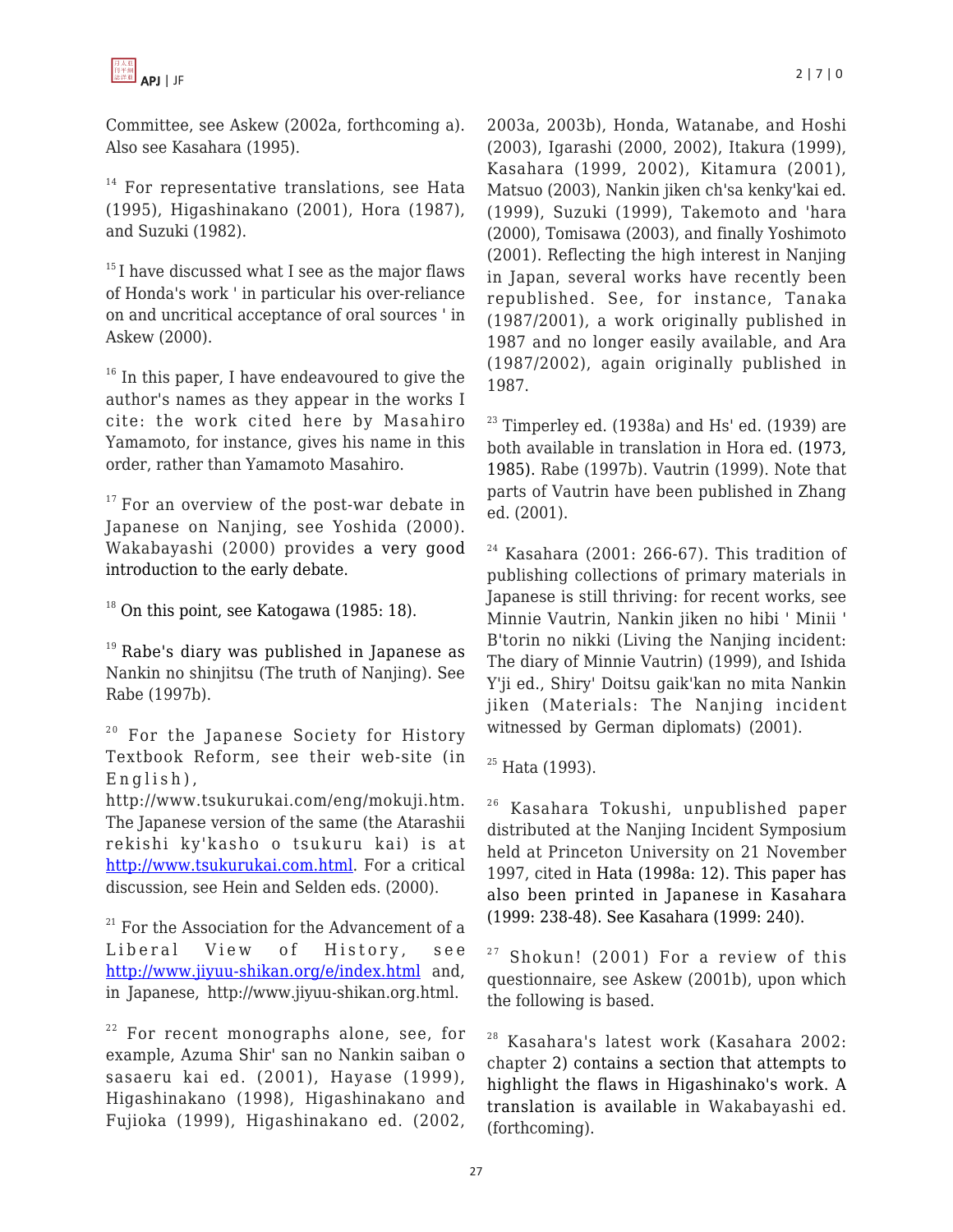<sup>29</sup> Nankin senshi hensh' iinkai ed. (1993a, 1993b, 1993c)

<sup>30</sup> For my own views on Kitamura, see Askew (2002c). Note that he publishes to a large extent in the Illusion School press, and shows signs of an inclination to move closer to the Illusion School.

 $31$  This is not to deny the inherent role ideology plays in all the social sciences, including historiography. For a stimulating work on the historian's approach to reconstructing history as compared with those interested in ideology and myths, see Cohen (1997).

<sup>32</sup> Honda Katsuichi's Nankin e no michi (The road to Nanjing) has recently been published in English. It may be that the Great Massacre School, having arguably lost the intellectual debate in Japan over the Nanjing Incident, has decided to concentrate on English. See Honda (1999).

 $33$  Kasahara (2001: 266).

 $34$  Itakura Yoshiaki, among others, has identified a number of cases where members of both groups have fabricated materials and stories on the incident. For representative work, see him on the 'corpse maximiser' Sone Kazuo in Itakura (1999: 233-283). Also see him on the 'corpse minimiser' Tanaka Masaaki in Itakura (1986).

<sup>35</sup> Nankin jiken ch'sa kenky'kai ed. (1999).

<sup>36</sup> For Kasahara's apology, see Kasahara (1998). Iwanami Shoten subsequently reissued this work with a different photograph.

 $37$  The following owes much to Cohen (1997).

<sup>38</sup> Hata (1998b, 1998/1999).

 $39$  I have interviewed and am corresponding with one surviving member of the Nanjing Special Services Organisation that was entrusted with the task of overseeing the Chinese collaborationist regimes in Nanjing, and am also interviewing a surviving member of the Sixth Division, but doubt that there can be many more individuals who were there and who are still alive.

 $40$  See Askew (2003b).

 $41$  See Smythe (1938). I utilised this survey in establishing the size of the civilian population of Nanjing from December 1937 when the city fell through to February the next year. See Askew (2001a, forthcoming b).

<sup>42</sup> The terms 'bystander', 'victim' and 'perpetrator' have been borrowed from Yang (2000: 138).

 $43$  See Askew (2002a). Kasahara (1995) is a good introduction to the international community and utilises many of the various sources that are available.

<sup>44</sup> For a collection of these recollections, see for example 'Nanjing datusha' shiliao bianji weiyuanhui and Nanjing tushuguan eds. (1997).

<sup>45</sup> Zhongguo renmin zhengzhi xieshanghuiyi quanguo weiyuanhui wenshi ziliao yanjiu weiyuanhui 'Nanjing baoweizhan' bianshenzu ed. (1987).

 $46$  Yamamoto (2000) and Askew (2003a, unpublished manuscript). Also see Itakura, 'Nankin senshi to Nankin jiken no s'ry'teki haaku' (Nankin senshi [A history of the battle of Nanking] and a mathematical grasp of the Nanking incident) in Itakura (1999), Kasahara (1992), and Nankin senshi hensh' iinkai ed. (1993a).

 $47$  For a stimulating and highly sophisticated discussion of the Tokyo Trial as it related to Nanjing, see Brook (2001b).

<sup>48</sup> For a more detailed discussion of Rabe, see Askew (2002d).